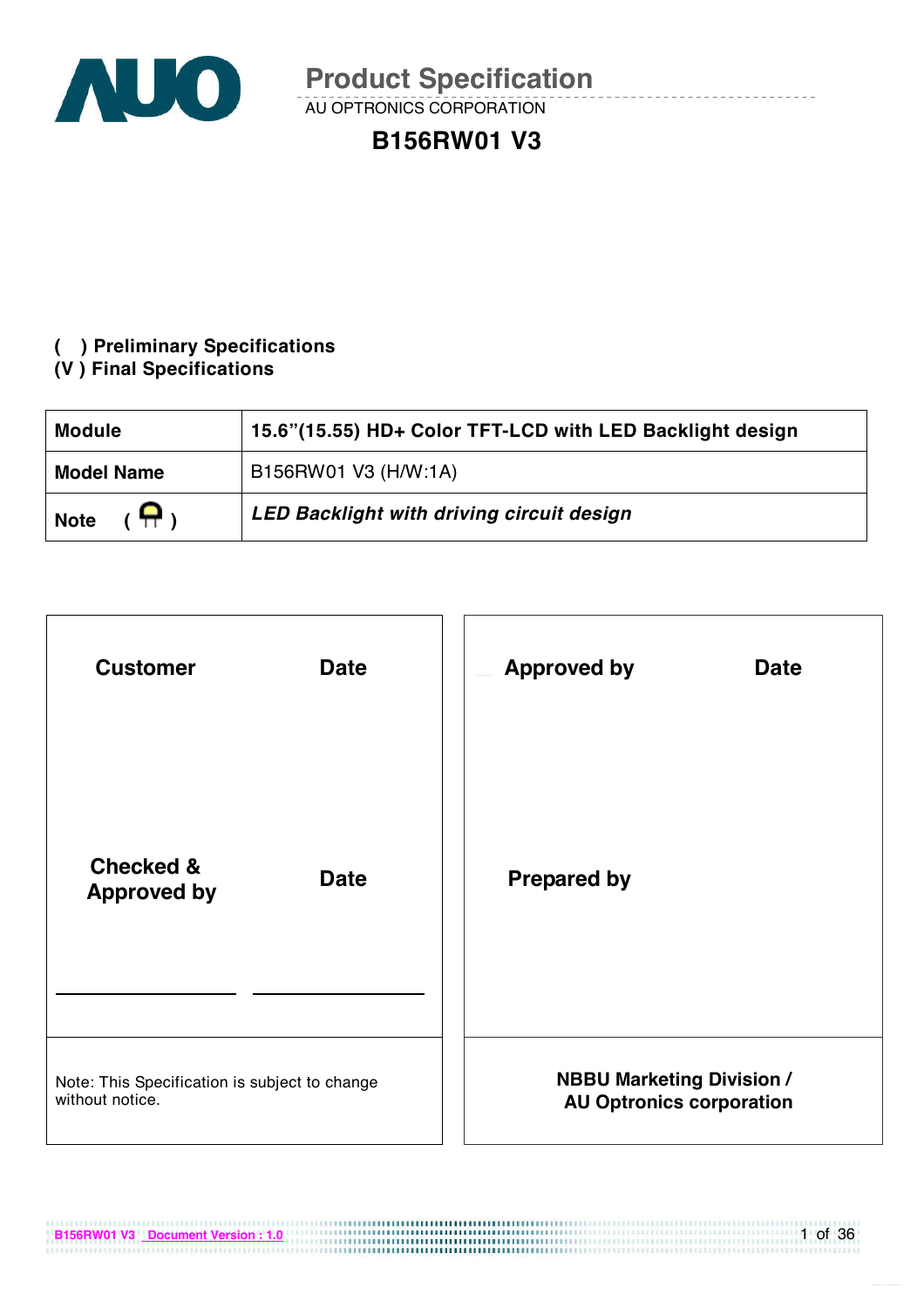

# **Contents**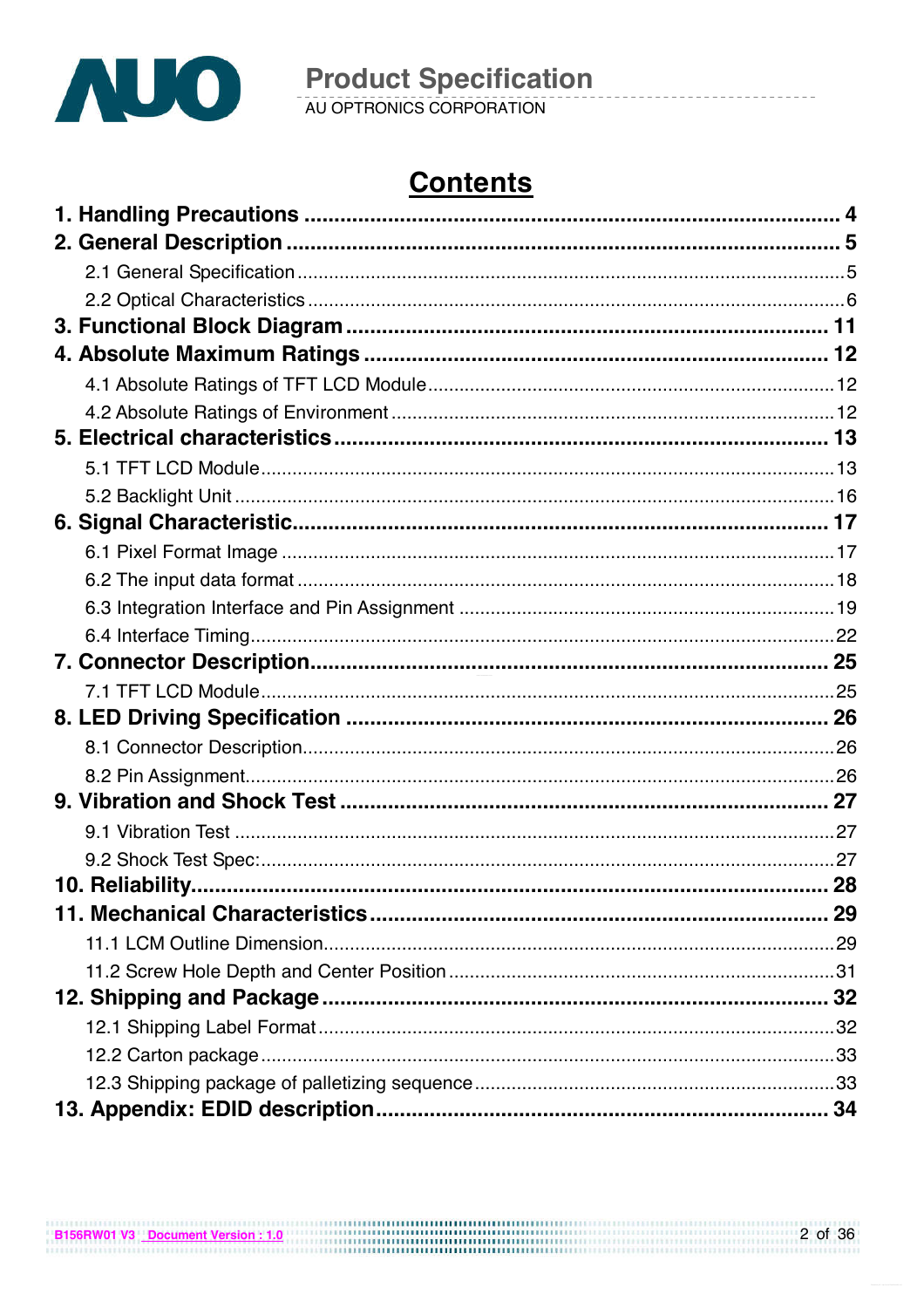

AU OPTRONICS CORPORATION

# **Record of Revision**

|     | Version and Date   Page |            | Old description                   | <b>New Description</b> | Remark |
|-----|-------------------------|------------|-----------------------------------|------------------------|--------|
| 0.1 | 2009/07/09              | <b>AII</b> | <b>First Edition for Customer</b> |                        |        |
|     |                         |            |                                   |                        |        |
|     |                         |            |                                   |                        |        |
|     |                         |            |                                   |                        |        |
|     |                         |            |                                   |                        |        |
|     |                         |            |                                   |                        |        |
|     |                         |            |                                   |                        |        |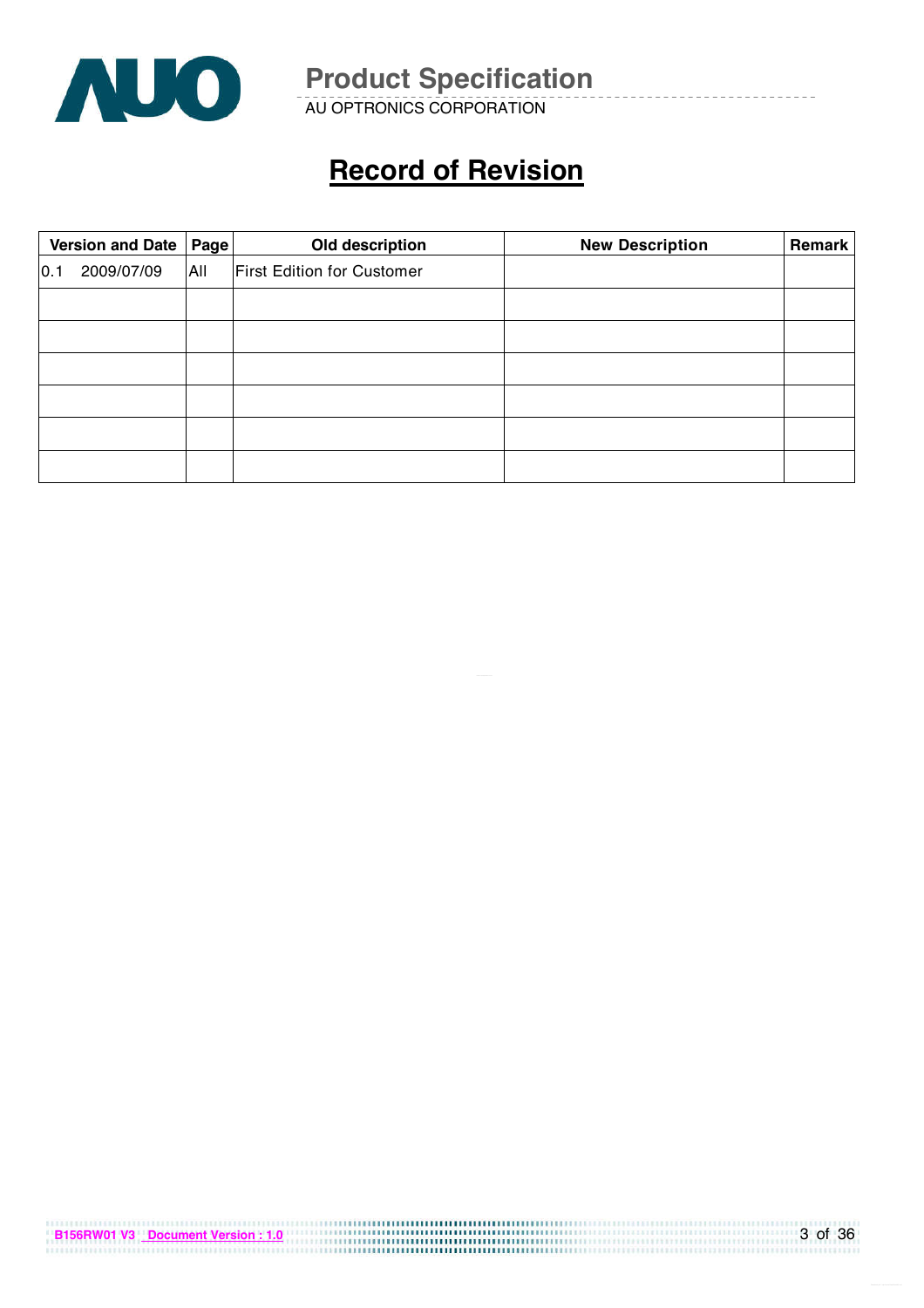

AU OPTRONICS CORPORATION

## **1. Handling Precautions**

- 1) Since front polarizer is easily damaged, pay attention not to scratch it.
- 2) Be sure to turn off power supply when inserting or disconnecting from input connector.
- 3) Wipe off water drop immediately. Long contact with water may cause discoloration or spots.
- 4) When the panel surface is soiled, wipe it with absorbent cotton or other soft cloth.
- 5) Since the panel is made of glass, it may break or crack if dropped or bumped on hard surface.
- 6) Since CMOS LSI is used in this module, take care of static electricity and insure human earth when handling.
- 7) Do not open nor modify the Module Assembly.
- 8) Do not press the reflector sheet at the back of the module to any directions.
- 9) At the insertion or removal of the Signal Interface Connector, be sure not to rotate nor tilt the Interface Connector of the TFT Module.
- 11)After installation of the TFT Module into an enclosure (Notebook PC Bezel, for example), do not twist nor bend the TFT Module even momentary. At designing the enclosure, it should be taken into consideration that no bending/twisting forces are applied to the TFT Module from outside. Otherwise the TFT Module may be damaged.
- 12) Small amount of materials having no flammability grade is used in the LCD module. The LCD module should be supplied by power complied with requirements of Limited Power Source (IEC60950 or UL1950), or be applied exemption.
- 13) Disconnecting power supply before handling LCD modules, it can prevent electric shock, DO NOT TOUCH the electrode parts, cables, connectors and LED circuit part of TFT module that a LED light bar build in as a light source of back light unit. It can prevent electrostic breakdown.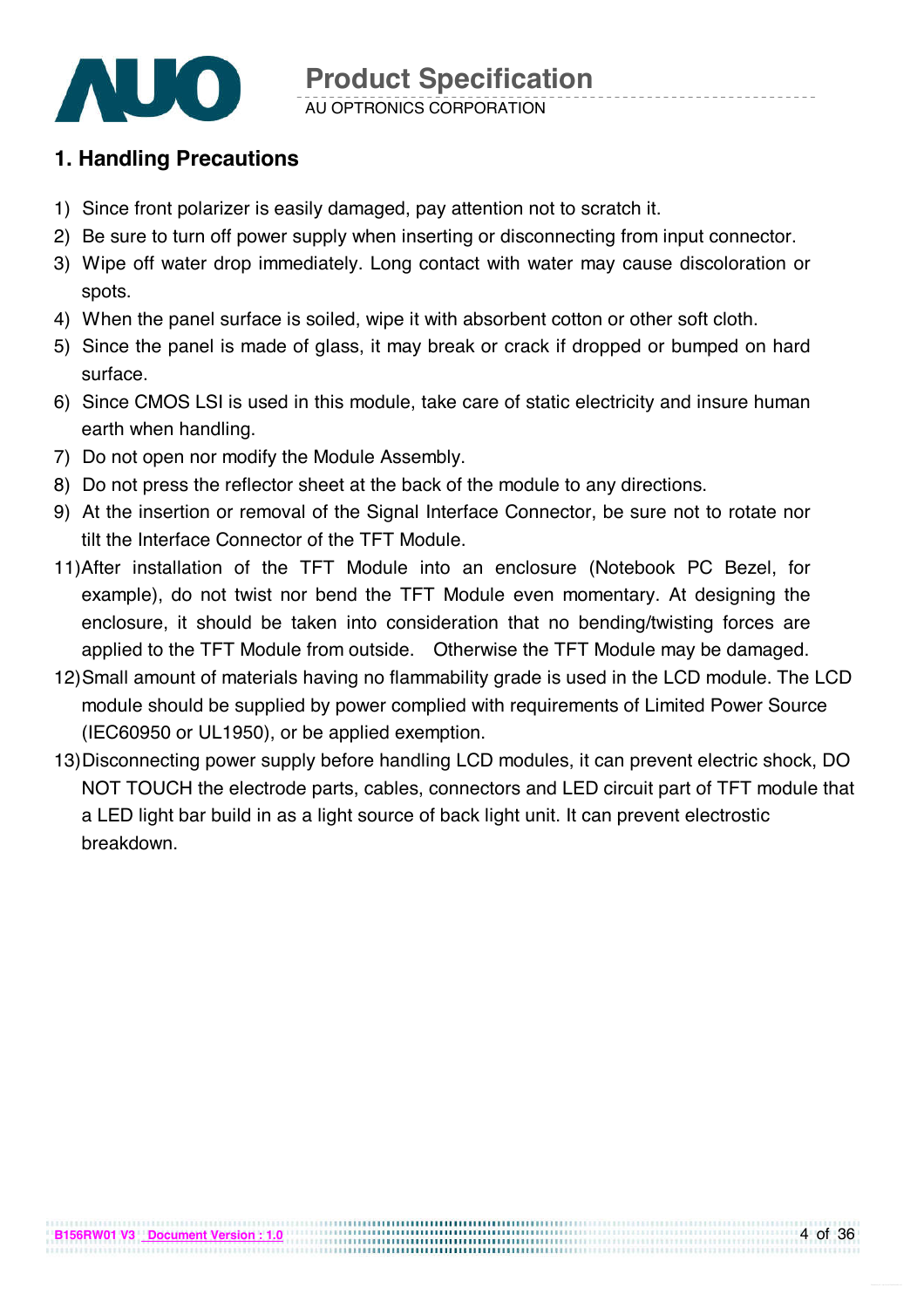

AU OPTRONICS CORPORATION

#### **2. General Description**

B156RW01 V3 is a Color Active Matrix Liquid Crystal Display composed of a TFT LCD panel, a driver circuit, and LED backlight system. The screen format is intended to support the 16:9 HD+ (1600(H) x 900(V)) screen and 262k colors (RGB 6-bits data driver) with LED backlight driving circuit. All input signals are LVDS interface compatible.

B156RW01 V3 is designed for a display unit of notebook style personal computer and industrial machine.

#### **2.1 General Specification**

The following items are characteristics summary on the table at 25 °C condition:

| <b>Items</b>                                                     | <b>Unit</b>                                         | <b>Specifications</b>                                      |                        |       |       |  |  |
|------------------------------------------------------------------|-----------------------------------------------------|------------------------------------------------------------|------------------------|-------|-------|--|--|
| Screen Diagonal                                                  | [mm]                                                | 394.87                                                     |                        |       |       |  |  |
| <b>Active Area</b>                                               | [mm]                                                | 344.16 X 193.59                                            |                        |       |       |  |  |
| Pixels H x V                                                     |                                                     | 1600x3(RGB) x 900                                          |                        |       |       |  |  |
| <b>Pixel Pitch</b>                                               | [mm]                                                | 0.215X0.215                                                |                        |       |       |  |  |
| <b>Pixel Format</b>                                              |                                                     | R.G.B. Vertical Stripe                                     |                        |       |       |  |  |
| <b>Display Mode</b>                                              |                                                     | <b>Normally White</b>                                      |                        |       |       |  |  |
| White Luminance (ILED=20mA)<br>(Note: ILED is LED current)       | $\lceil cd/m^2 \rceil$                              | 250 typ. (5 points average)<br>230 min. (5 points average) |                        |       |       |  |  |
| <b>Luminance Uniformity</b>                                      |                                                     | 1.25 max. (5 points)<br>1.50 max. (13 points)              |                        |       |       |  |  |
| <b>Contrast Ratio</b>                                            |                                                     | 500 typ.                                                   |                        |       |       |  |  |
| Response Time                                                    | [ms]                                                | 8 typ/16max                                                |                        |       |       |  |  |
| Nominal Input Voltage VDD                                        | [Volt]                                              | $+3.3$ typ.                                                |                        |       |       |  |  |
| Power Consumption(Include Logic and<br>BLU power)                | [Watt]                                              | 6.5 max.                                                   |                        |       |       |  |  |
| Weight                                                           | [Grams]                                             | 460 max.                                                   |                        |       |       |  |  |
| without<br>Physical<br>Size<br>inverter,                         | [mm]                                                |                                                            | Min.                   | Typ.  | Max.  |  |  |
| bracket.                                                         |                                                     | Length                                                     |                        | 359.3 | 359.8 |  |  |
|                                                                  |                                                     | Width                                                      |                        | 209.5 | 210   |  |  |
|                                                                  |                                                     | <b>Thickness</b>                                           |                        |       | 5.7   |  |  |
| <b>Electrical Interface</b>                                      |                                                     | 2 channel LVDS                                             |                        |       |       |  |  |
| <b>Glass Thickness</b>                                           | [mm]                                                | 0.5                                                        |                        |       |       |  |  |
| <b>Surface Treatment</b>                                         |                                                     | Anti-Glare, Hardness 3H,                                   |                        |       |       |  |  |
| <b>Support Color</b>                                             |                                                     | 262K colors (RGB 6-bit)                                    |                        |       |       |  |  |
| <b>Temperature Range</b><br>Operating<br>Storage (Non-Operating) | $\lceil{^{\circ}C}\rceil$<br>$\overline{C}^{\circ}$ | 0 to $+50$<br>$-20$ to $+60$                               |                        |       |       |  |  |
| RoHS Compliance                                                  |                                                     |                                                            | <b>RoHS Compliance</b> |       |       |  |  |

..............................

**B156RW01 V3 Document Version : 1.0**

5 of 36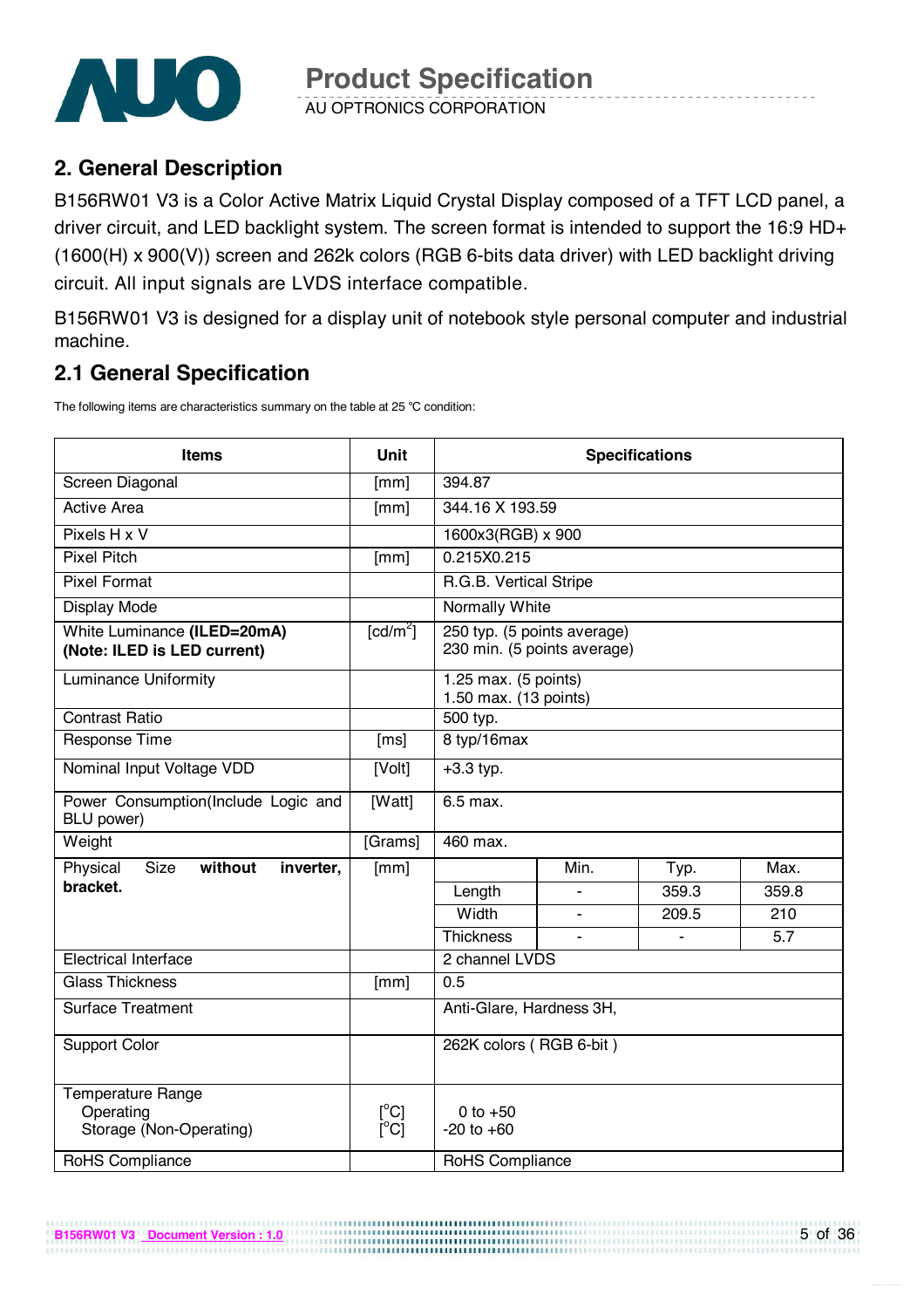

AU OPTRONICS CORPORATION

## **2.2 Optical Characteristics**

The optical characteristics are measured under stable conditions at 25°C (Room Temperature) :

| Item                                |              | <b>Symbol</b>           | <b>Conditions</b>       |         | Min.           | Typ.           | Max.           | <b>Unit</b>     | <b>Note</b>    |
|-------------------------------------|--------------|-------------------------|-------------------------|---------|----------------|----------------|----------------|-----------------|----------------|
| <b>White Luminance</b><br>ILED=20mA |              |                         | 5 points average        |         | 230            | 250            | $\blacksquare$ | $\text{cd/m}^2$ | 1, 4, 5.       |
|                                     |              | $\theta_{\rm R}$        | <b>Horizontal</b>       | (Right) | 60             | 70             |                | degre           |                |
| <b>Viewing Angle</b>                |              | $\theta_L$              | $CR = 10$               | (Left)  | 60             | 70             |                | $\mathbf e$     |                |
|                                     |              | Ψн                      | <b>Vertical</b>         | (Upper) | 45             | 60             |                |                 | 4, 9           |
|                                     |              | ΨL                      | $CR = 10$               | (Lower) | 50             | 60             | $\blacksquare$ |                 |                |
| Luminance<br><b>Uniformity</b>      |              | $\delta_{5P}$           | <b>5 Points</b>         |         |                | $\blacksquare$ | 1.25           |                 | 1, 3, 4        |
| Luminance<br><b>Uniformity</b>      |              | $\delta_{13P}$          | <b>13 Points</b>        |         |                |                | 1.50           |                 | 2, 3, 4        |
| <b>Contrast Ratio</b>               |              | <b>CR</b>               |                         |         | 400            | 500            | $\blacksquare$ |                 | 4, 6           |
| <b>Cross talk</b>                   |              | $\%$                    |                         |         |                |                | 4              |                 | 4,7            |
|                                     |              | T,                      | <b>Rising</b>           |         | $\blacksquare$ | $6\phantom{1}$ | $\blacksquare$ |                 |                |
| <b>Response Time</b>                |              | $\mathsf{T}_\mathsf{f}$ | <b>Falling</b>          |         | $\blacksquare$ | $\overline{2}$ | $\blacksquare$ | msec            | 4, 8           |
|                                     |              | $T_{\rm RT}$            | <b>Rising + Falling</b> |         |                | 8              | 16             |                 |                |
| <b>Red</b>                          |              | <b>Rx</b>               |                         |         | 0.593          | 0.623          | 0.653          |                 |                |
|                                     |              | <b>Ry</b>               |                         |         | 0.321          | 0.351          | 0.381          |                 |                |
|                                     | <b>Green</b> | Gx                      |                         |         | 0.306          | 0.336          | 0.366          |                 |                |
| Color /<br><b>Chromaticity</b>      |              | Gy                      |                         |         | 0.544          | 0.574          | 0.604          |                 |                |
| <b>Coodinates</b>                   |              | <b>Bx</b>               | <b>CIE 1931</b>         |         | 0.118          | 0.148          | 0.178          |                 | $\overline{4}$ |
|                                     | <b>Blue</b>  | <b>By</b>               |                         |         | 0.023          | 0.053          | 0.083          |                 |                |
|                                     |              | Wx                      |                         |         | 0.283          | 0.313          | 0.343          |                 |                |
|                                     | <b>White</b> | Wy                      |                         |         | 0.299          | 0.329          | 0.359          |                 |                |
| <b>NTSC</b>                         |              | $\frac{1}{2}$           |                         |         |                | 60             |                |                 |                |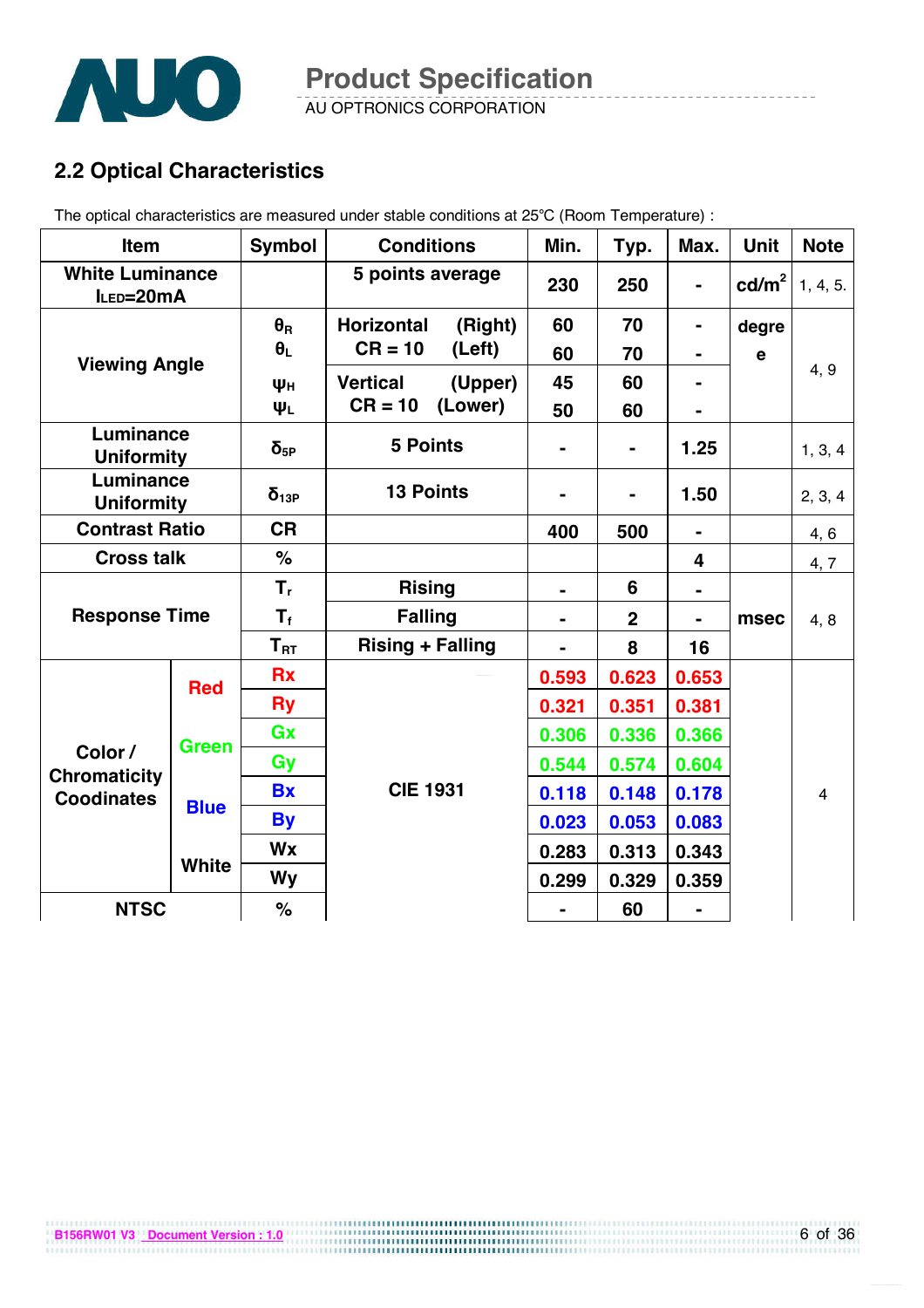

AU OPTRONICS CORPORATION

**Note 1**: 5 points position (Ref: Active area)



**Note 2**: 13 points position (Ref: Active area)





|                          | Maximum Brightness of five points     |
|--------------------------|---------------------------------------|
| $\delta$ w <sub>5</sub>  | Minimum Brightness of five points     |
|                          | Maximum Brightness of thirteen points |
| $\delta$ W <sub>13</sub> | Minimum Brightness of thirteen points |

#### **Note 4**: Measurement method

The LCD module should be stabilized at given temperature for 30 minutes to avoid abrupt temperature change during measuring. In order to stabilize the luminance, the measurement should be executed after lighting Backlight

7 of 36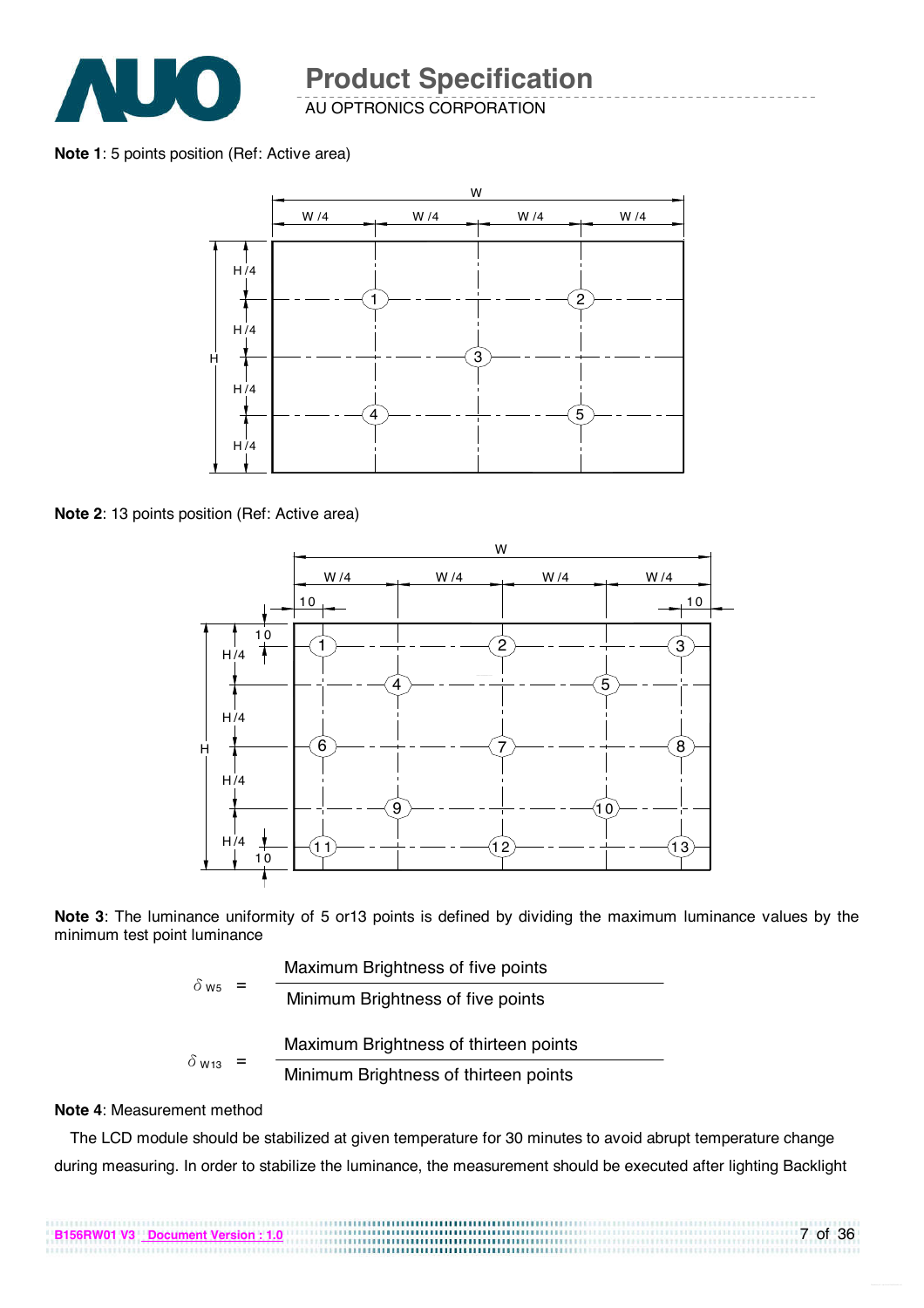

AU OPTRONICS CORPORATION

for 30 minutes in a stable, windless and dark room, and it should be measured in the center of screen.



Center of the screen

.................................

**Note 5**: Definition of Average Luminance of White (Y<sub>L</sub>):

Measure the luminance of gray level 63 at 5 points,  $Y_L = [L (1) + L (2) + L (3) + L (4) + L (5)] / 5$ 

L (x) is corresponding to the luminance of the point X at Figure in Note (1).

#### **Note 6**: Definition of contrast ratio:

Contrast ratio is calculated with the following formula.

Contrast ratio (CR)= Brightness on the "White" state Brightness on the "Black" state

#### **Note 7**: Definition of Cross Talk (CT)

 $CT = 1 Y_B - Y_A 1 / Y_A \times 100$  (%)

#### **Where**

 $Y_A$  = Luminance of measured location without gray level 0 pattern (cd/m2)

 $Y_B$  = Luminance of measured location with gray level 0 pattern (cd/m<sub>2</sub>)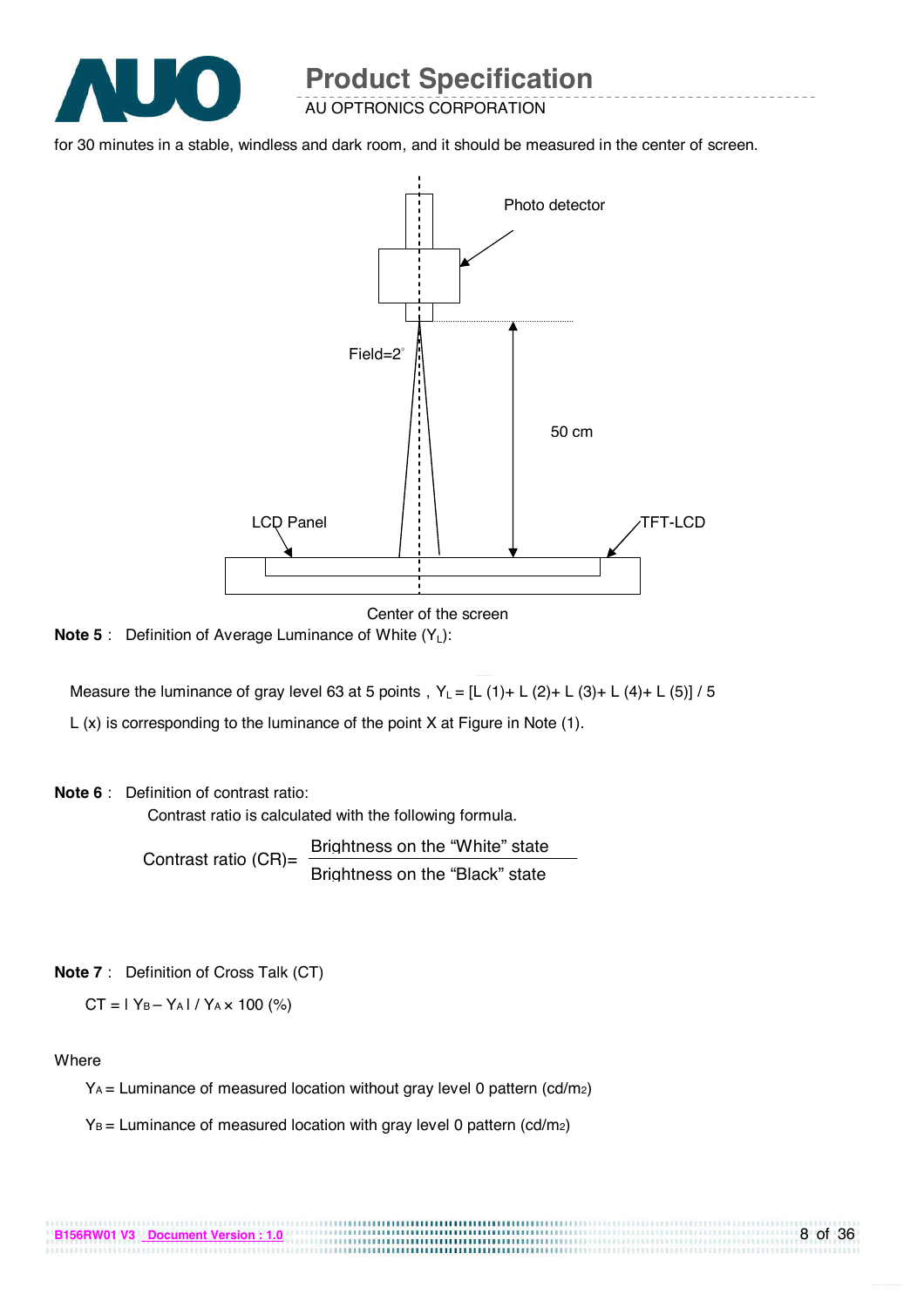

AU OPTRONICS CORPORATION



**Note 8**: Definition of response time:

The output signals of BM-7 or equivalent are measured when the input signals are changed from "Black" to "White" (falling time) and from "White" to "Black" (rising time), respectively. The response time interval between the 10% and 90% of amplitudes. Refer to figure as below.



.................................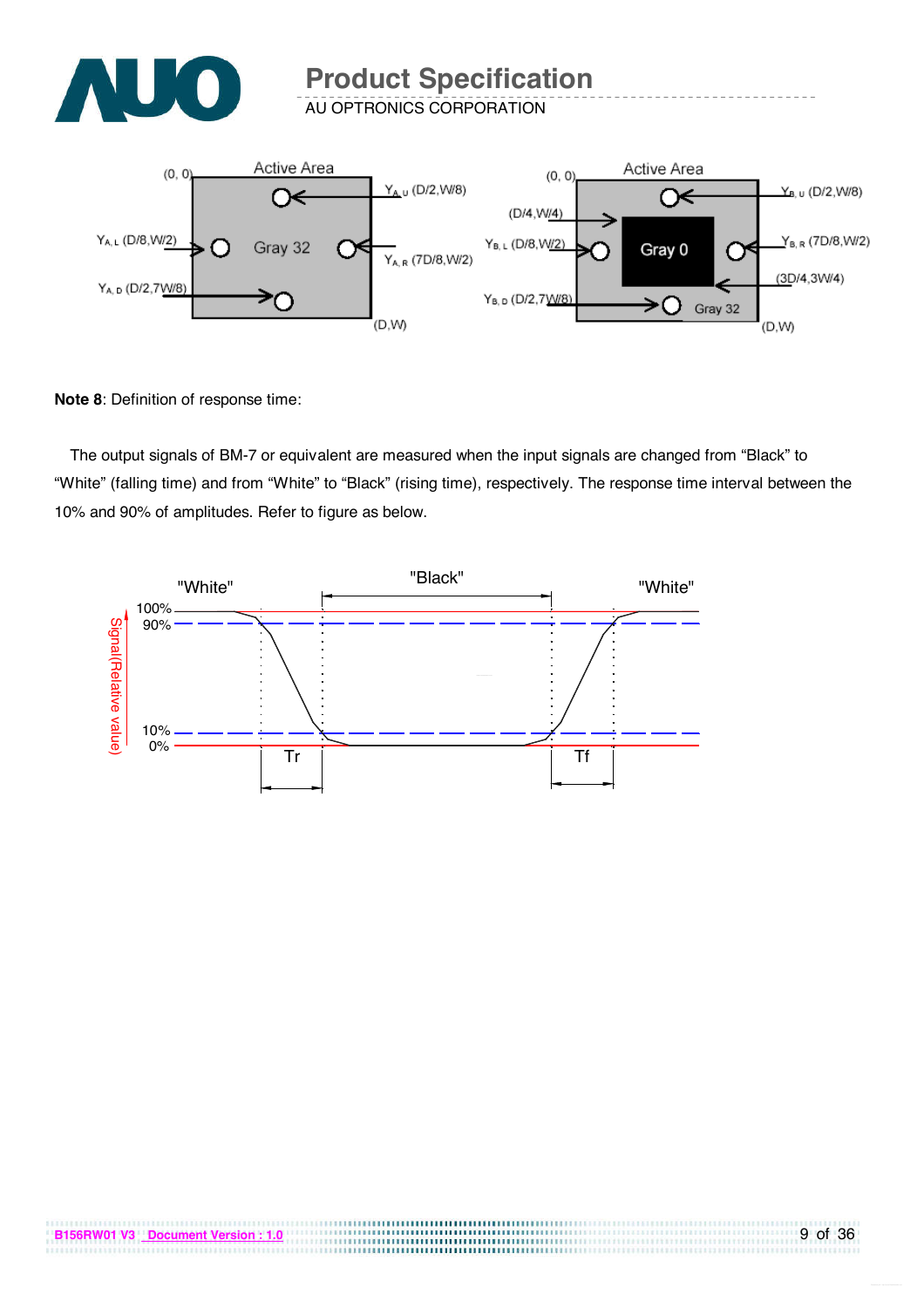

AU OPTRONICS CORPORATION

#### **Note 9**. Definition of viewing angle

Viewing angle is the measurement of contrast ratio  $\geq 10$ , at the screen center, over a 180° horizontal and 180° vertical range (off-normal viewing angles). The 180° viewing angle range is broken down as follows; 90 ° ( θ) horizontal left and right and 90° ( Φ) vertical, high (up) and low (down). The measurement direction is typically perpendicular to the display surface with the screen rotated about its center to develop the desired measurement viewing angle.

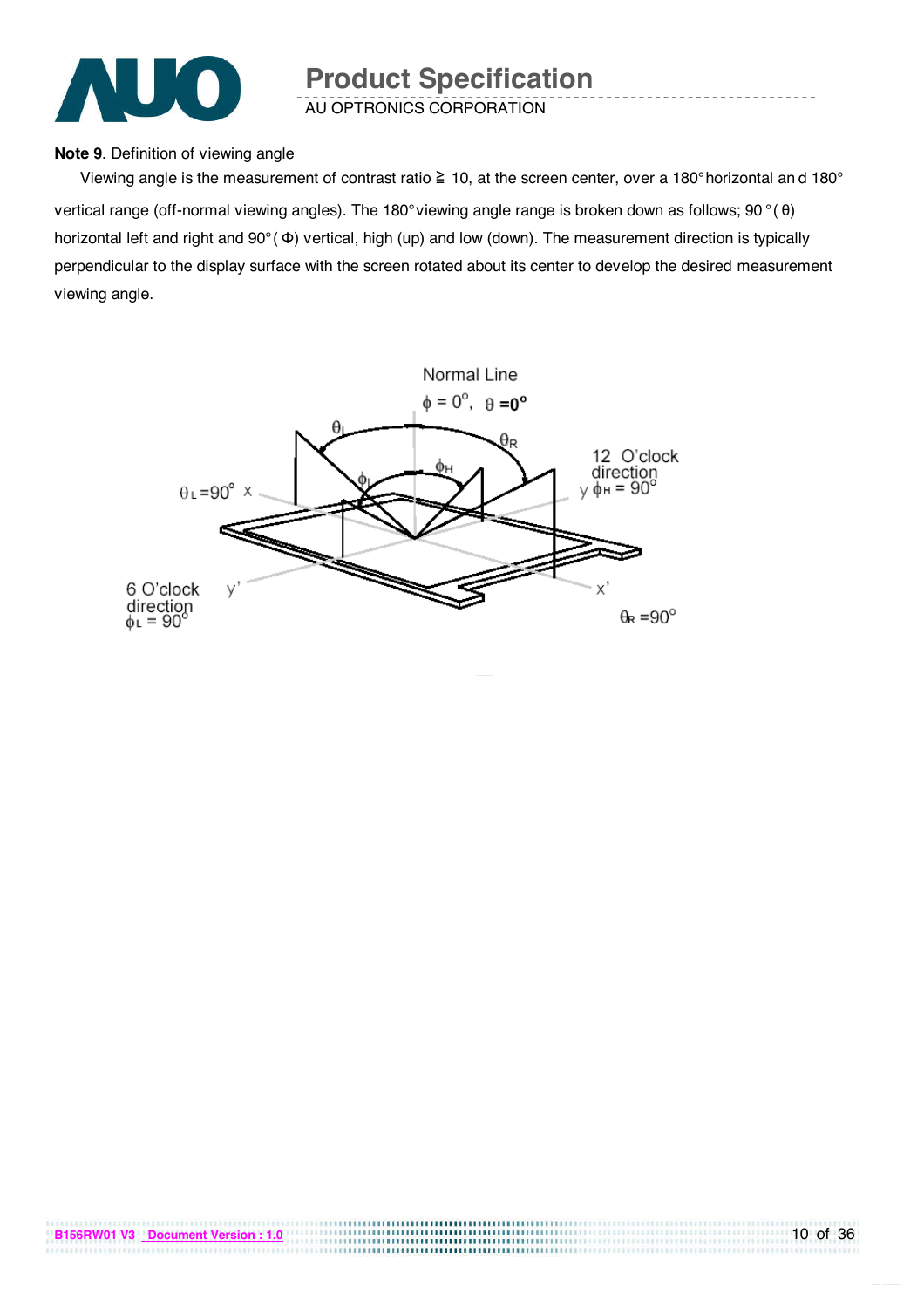

AU OPTRONICS CORPORATION

## **3. Functional Block Diagram**

The following diagram shows the functional block of the 15.6 inches wide Color TFT/LCD 40 Pin (One CH/connector Module)

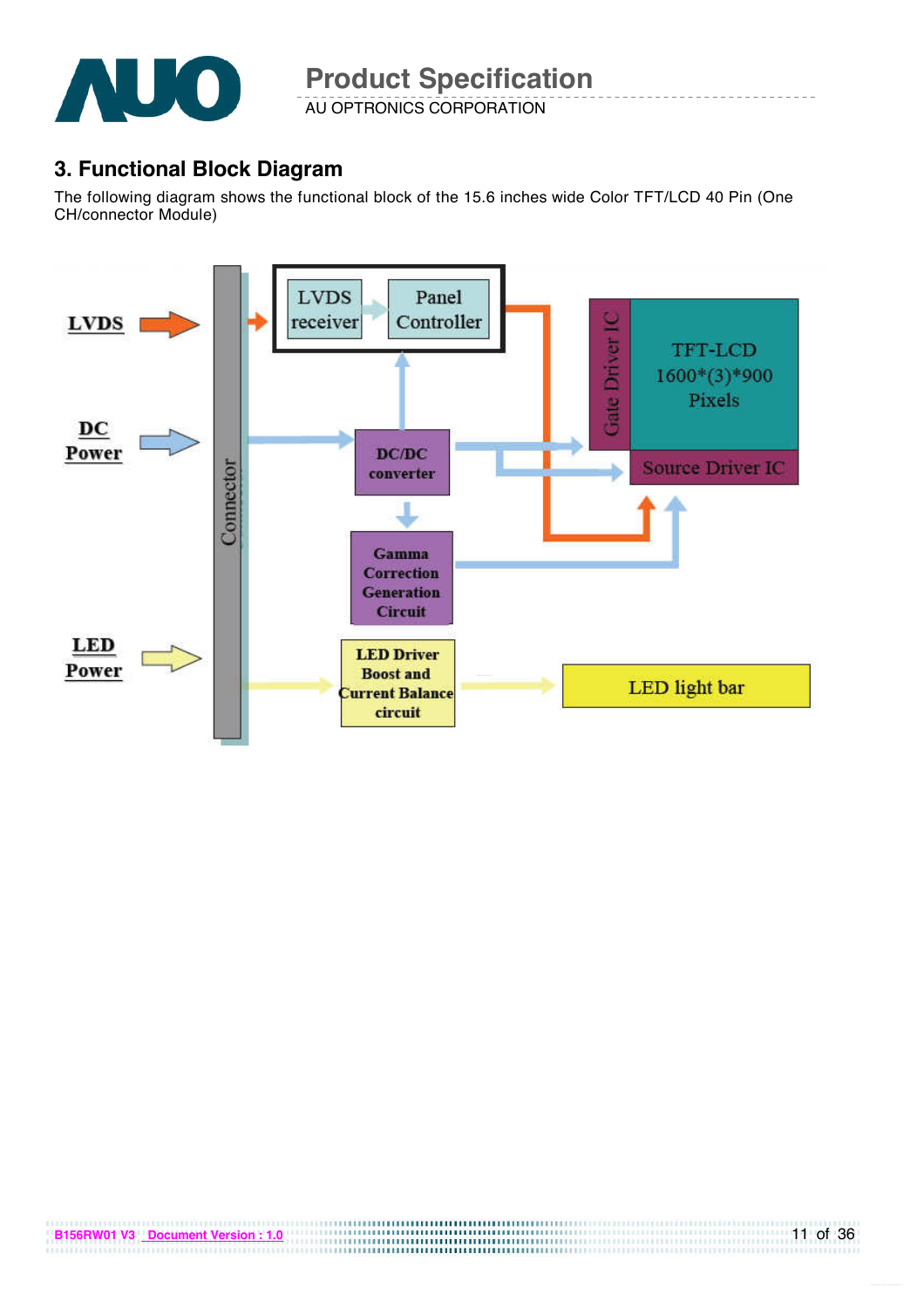

AU OPTRONICS CORPORATION

#### **4. Absolute Maximum Ratings**

An absolute maximum rating of the module is as following:

#### **4.1 Absolute Ratings of TFT LCD Module**

| ltem            | Svmbol | Min         | Max   | Unit   | <b>Conditions</b> |
|-----------------|--------|-------------|-------|--------|-------------------|
| Logic/LCD Drive | Vin    | ∩ ∩<br>-v.c | י 44. | [Volt] | Note              |

#### **4.2 Absolute Ratings of Environment**

| <b>Item</b>                  | Symbol     | Min | Max   | Unit                    | <b>Conditions</b> |
|------------------------------|------------|-----|-------|-------------------------|-------------------|
| <b>Operating Temperature</b> | TOP        |     | $+50$ | $\mathsf{I}^{\circ}$ Cl | Note 4            |
| <b>Operation Humidity</b>    | <b>HOP</b> |     | 95    | $N$ -RH $\overline{N}$  | Note 4            |
| Storage Temperature          | TST        | -20 | $+60$ | $\mathsf{I}^{\circ}$ Cl | Note 4            |
| <b>Storage Humidity</b>      | <b>HST</b> | ь   | 95    | [%RH]                   | Note 4            |

Note 1: At Ta (25°C)

Note 2: Permanent damage to the device may occur if exceed maximum values

Note 3: LED specification refer to section 5.2

#### **Note 4: For quality performance, please refer to AUO IIS (Incoming Inspection Standard)**.

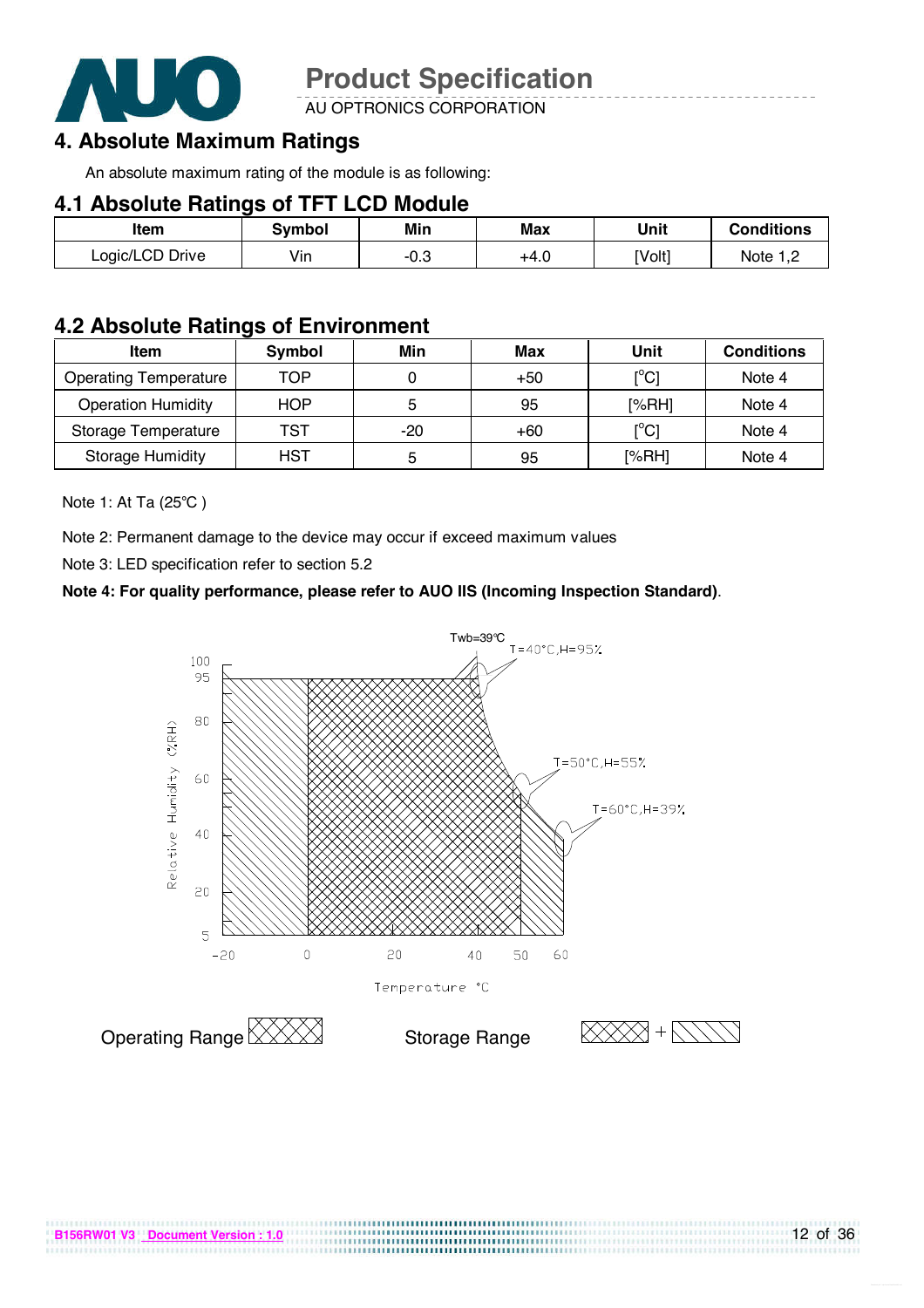

AU OPTRONICS CORPORATION

#### **5. Electrical characteristics**

#### **5.1 TFT LCD Module**

#### **5.1.1 Power Specification**

Input power specifications are as follows;

The power specification are measured under 25°C and frame frenquency under 60Hz

| <b>Symble</b> | <b>Parameter</b>      | Min                      | Typ | <b>Max</b> | <b>Units</b> | <b>Note</b>       |
|---------------|-----------------------|--------------------------|-----|------------|--------------|-------------------|
| <b>VDD</b>    | Logic/LCD Drive       | 3.0                      | 3.3 | 3.6        | [Volt]       |                   |
|               | Voltage               |                          |     |            |              |                   |
| <b>PDD</b>    | <b>VDD Power</b>      | -                        |     | 1.7        | [Watt]       | Note 1/2          |
| <b>IDD</b>    | <b>IDD Current</b>    | $\overline{\phantom{0}}$ |     | 500        | [mA]         | Note 1/2          |
| <b>IRush</b>  | <b>Inrush Current</b> |                          |     | 2000       | [MA]         | Note <sub>3</sub> |
| <b>VDDrp</b>  | Allowable             | ٠                        |     | 100        | [mV]         |                   |
|               | Logic/LCD Drive       |                          |     |            | $p-p$        |                   |
|               | <b>Ripple Voltage</b> |                          |     |            |              |                   |

Note 1: Maximum Measurement Condition: Black Pattern

- Note 2:Typical Measurement Condition: Mosaic Pattern
- Note 3: Measure Condition



13 of 36

Vin rising time **B156RW01 V3 Document Version : 1.0**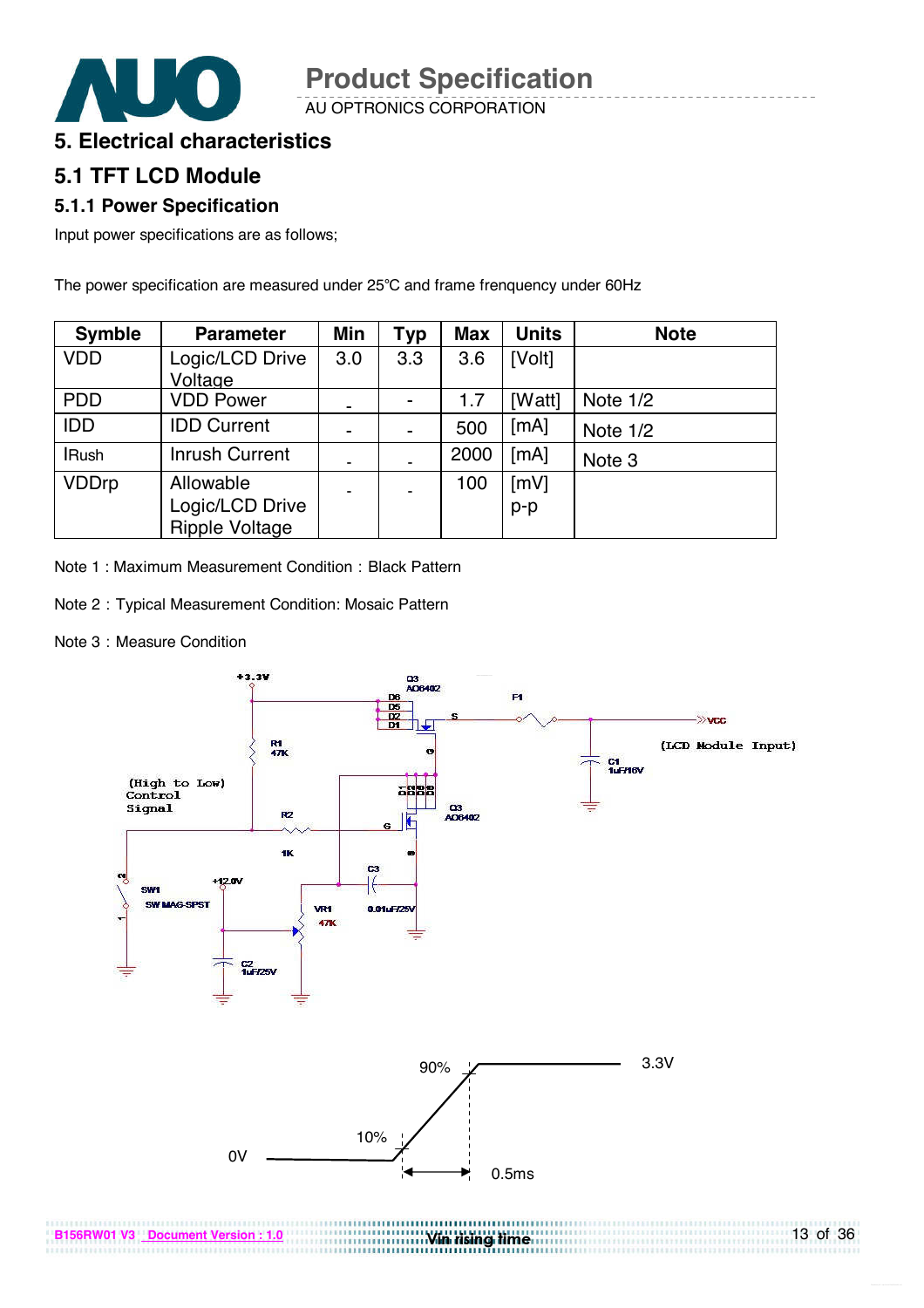

AU OPTRONICS CORPORATION

#### **5.1.2 Signal Electrical Characteristics**

Input signals shall be low or High-impedance state when VDD is off.

It is recommended to refer the specifications of THC63LVDF84A (Thine Electronics Inc.) in detail.

Signal electrical characteristics are as follows;

| <b>Parameter</b> | <b>Condition</b>                                 | Min    | <b>Max</b> | <b>Unit</b>        |
|------------------|--------------------------------------------------|--------|------------|--------------------|
| Vth              | Differential Input High<br>Threshold (Vcm=+1.2V) |        | 100        | [mV]               |
| Vtl              | Differential Input Low<br>Threshold (Vcm=+1.2V)  | $-100$ |            | $\lceil mV \rceil$ |
| Vid              | Differential Input<br>Voltage                    | 100    | 600        | $\lceil mV \rceil$ |
| Vcm              | Differential Input<br>Common Mode Voltage        | 1.125  | 1.375      | [V]                |

Note: LVDS Signal Waveform



...............................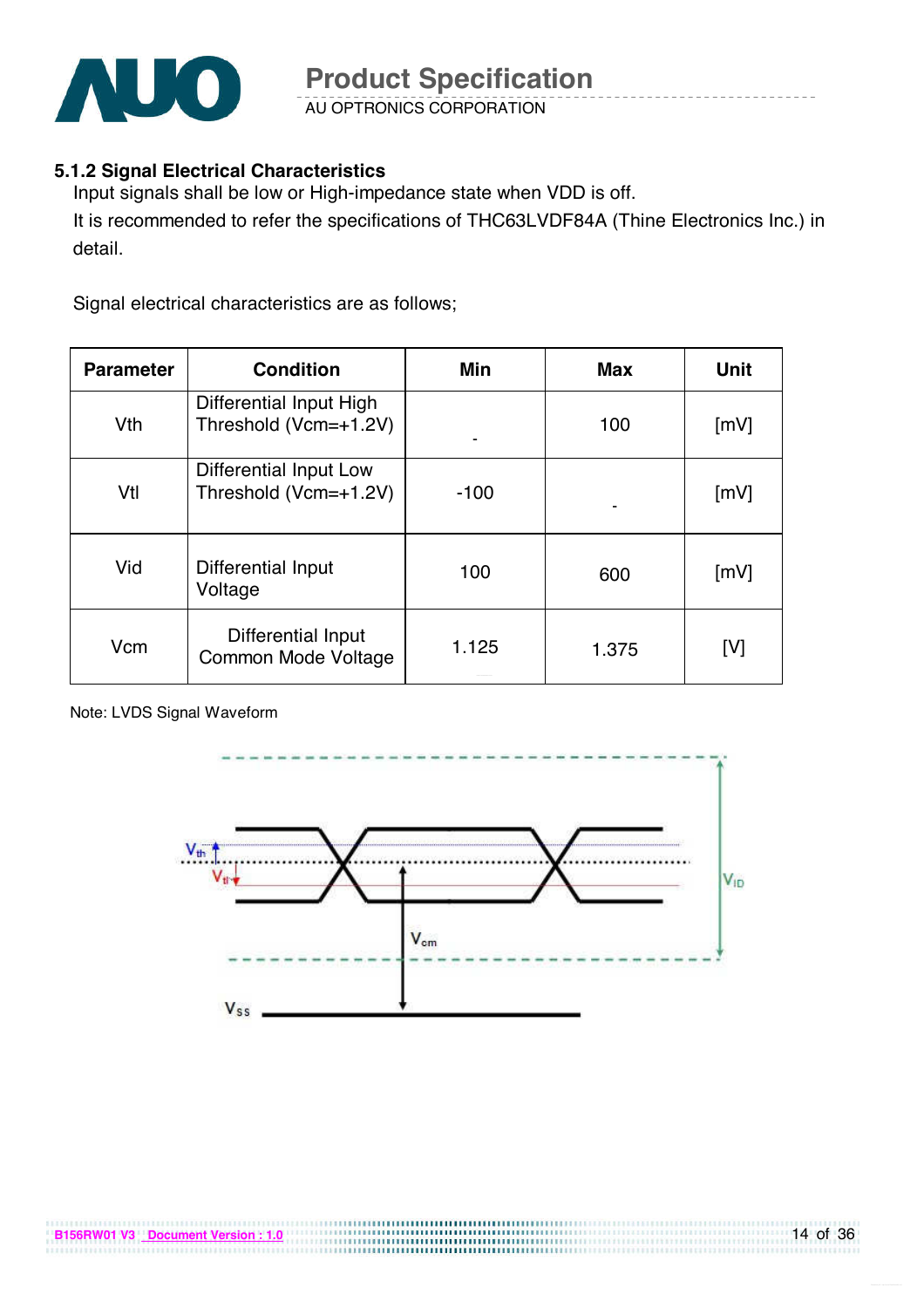

**B156RW01 V3** <u>Document Version : 1.0</u><br>**B156RW01 V3** Document Version : 1.0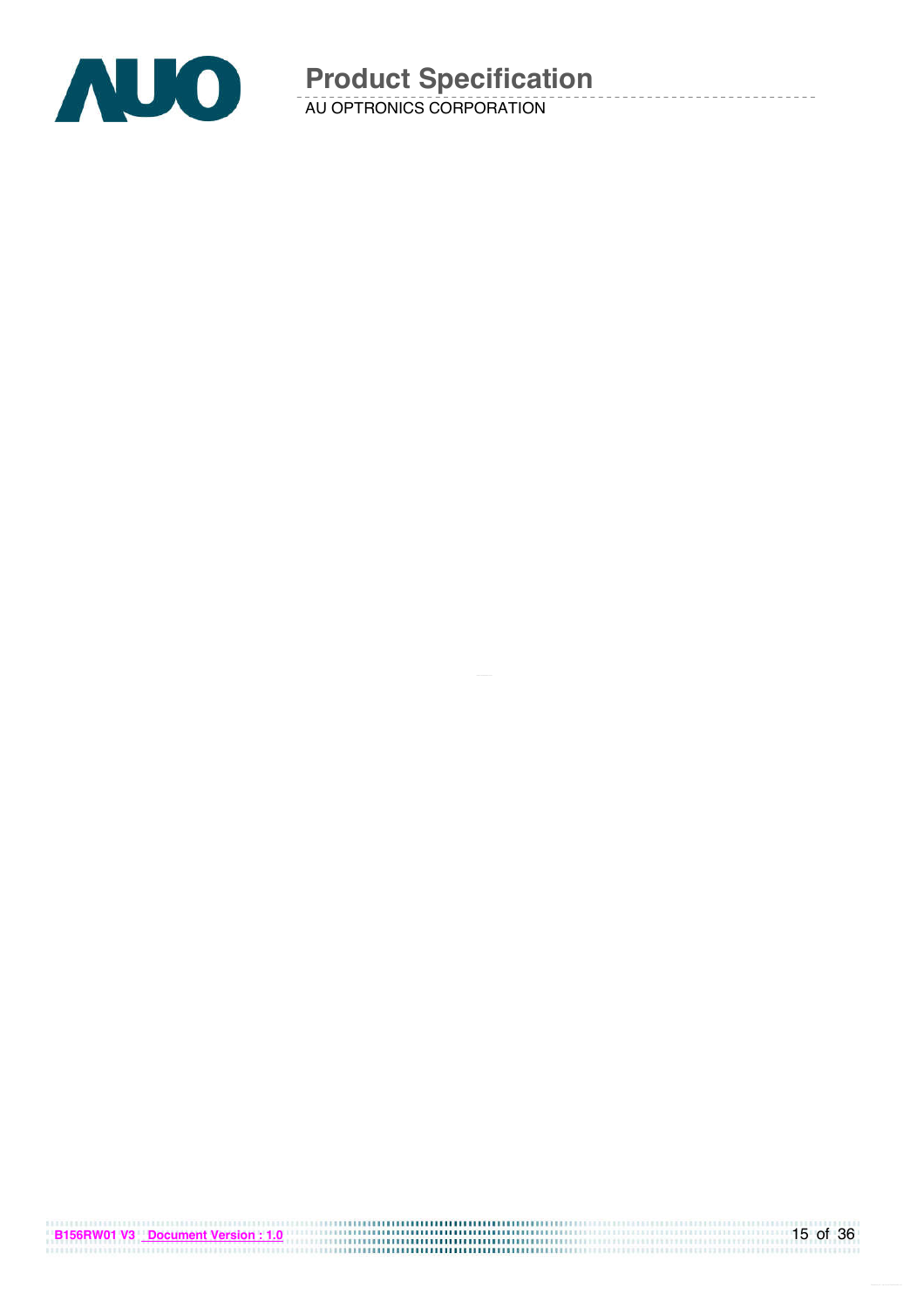

#### **5.2.1 LED Characteristics**

| <b>Parameter</b>                      | <b>Symbol</b>    | Min    | Typ  | <b>Max</b>               | <b>Units</b> | <b>Condition</b>                         |
|---------------------------------------|------------------|--------|------|--------------------------|--------------|------------------------------------------|
| <b>Backlight Power</b><br>consumption | P <sub>LED</sub> |        | 4.82 | 4.88                     | [Watt]       | (Ta=25°C), Note 1<br>Vin= $12$ V or $5V$ |
| <b>LED Life-Time</b>                  | N/A              | 10,000 | ۰    | $\overline{\phantom{0}}$ | Hour         | (Ta=25°C), Note 2<br>$I = 20$ mA         |

**Note 1:** Calculator value for reference  $P_{LED} = VF$  (Normal Distribution) \* IF (Normal Distribution) / Efficiency **Note 2:** The LED life-time define as the estimated time to 50% degradation of initial luminous.

#### **5.2.2 Backlight Input signal Characteristics**

| <b>Parameter</b>                             | <b>Symbol</b>       | Min | <b>Typ</b> | <b>Max</b> | <b>Units</b> | <b>Condition</b>       |  |
|----------------------------------------------|---------------------|-----|------------|------------|--------------|------------------------|--|
| <b>LED Power Supply</b>                      | $V_{LED}$           | 6.0 | 12.0       | 21.0       | [Volt]       |                        |  |
| <b>LED Enable Input</b><br><b>High Level</b> |                     | 2.5 |            | 5.5        | [Volt]       |                        |  |
| <b>LED Enable Input</b><br>Low Level         | $V_{LEDEN}$         |     |            | 0.8        | [Volt]       | Define as              |  |
| <b>PWM Logic Input</b><br><b>High Level</b>  |                     | 2.5 |            | 5.5        | [Volt]       | Connector<br>Interface |  |
| <b>PWM Logic Input</b><br>Low Level          | V <sub>PWM_EN</sub> |     |            | 0.8        | [Volt]       | $(Ta=25^{\circ}C)$     |  |
| <b>PWM Input Frequency</b>                   | $F_{PWM}$           | 100 | 200        | 20K        | Hz           |                        |  |
| <b>PWM Duty ratio</b>                        | Duty                | 5   |            | 100        | $\%$         |                        |  |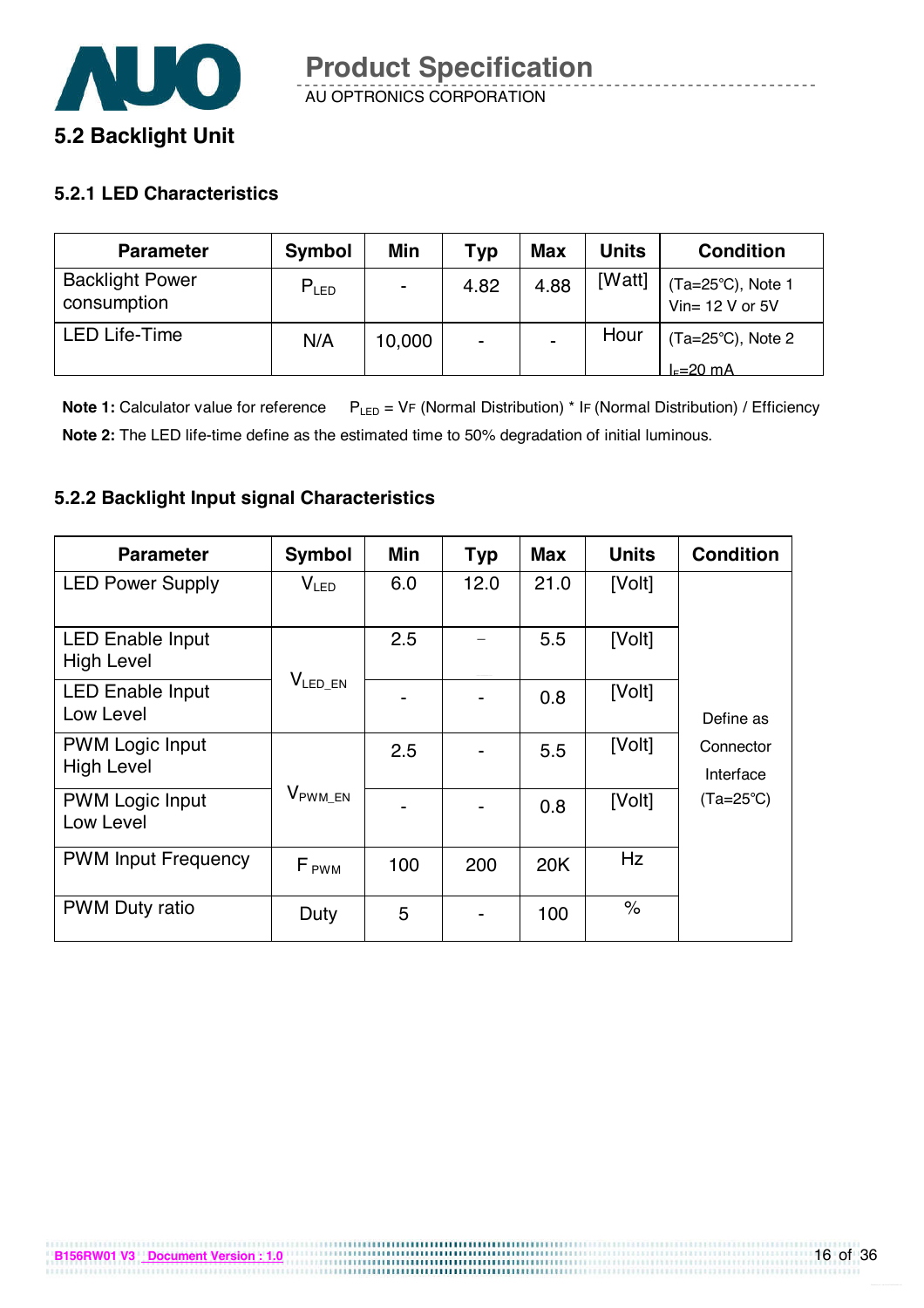

AU OPTRONICS CORPORATION

#### **6. Signal Characteristic**

#### **6.1 Pixel Format Image**

Following figure shows the relationship of the input signals and LCD pixel format.

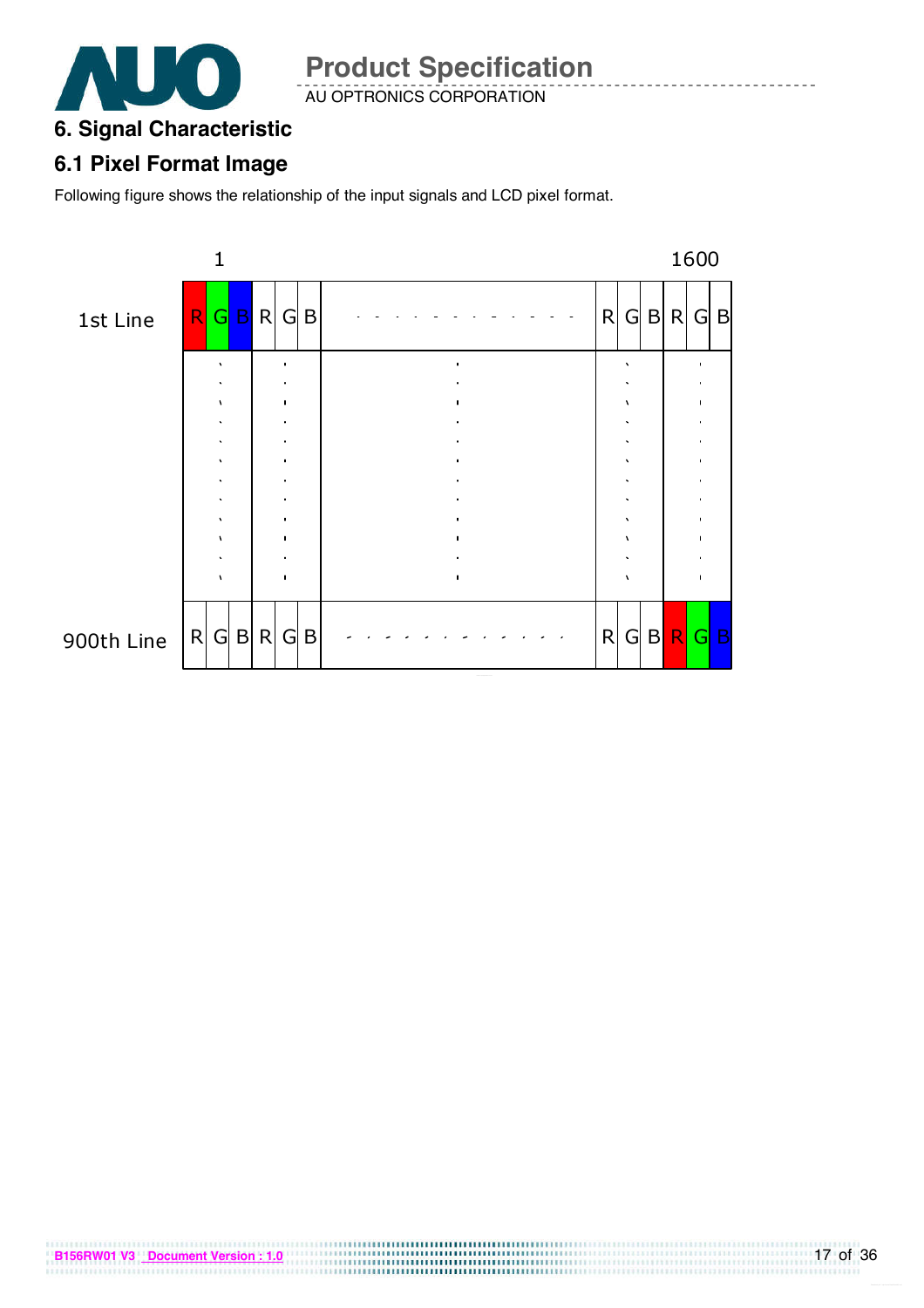

AU OPTRONICS CORPORATION

#### **6.2 The input data format**



| <b>Signal Name</b> | <b>Description</b>                   |                                                                                     |
|--------------------|--------------------------------------|-------------------------------------------------------------------------------------|
| R <sub>5</sub>     | Red Data 5 (MSB)                     | Red-pixel Data                                                                      |
| R <sub>4</sub>     | Red Data 4                           | Each red pixel's brightness data consists of these 6 bits pixel data.               |
| R <sub>3</sub>     | Red Data 3                           |                                                                                     |
| R <sub>2</sub>     | Red Data 2                           |                                                                                     |
| R1                 | Red Data 1                           |                                                                                     |
| R <sub>0</sub>     | Red Data 0 (LSB)                     |                                                                                     |
|                    |                                      |                                                                                     |
|                    | Red-pixel Data                       |                                                                                     |
|                    |                                      |                                                                                     |
| G <sub>5</sub>     | Green Data 5 (MSB)                   | Green-pixel Data                                                                    |
| G4                 | Green Data 4                         | Each green pixel's brightness data consists of these 6 bits pixel data.             |
| G <sub>3</sub>     | Green Data 3                         |                                                                                     |
| G <sub>2</sub>     | Green Data 2                         |                                                                                     |
| G <sub>1</sub>     | Green Data 1                         |                                                                                     |
| G <sub>0</sub>     | Green Data 0 (LSB)                   |                                                                                     |
|                    |                                      |                                                                                     |
|                    | Green-pixel Data                     |                                                                                     |
| <b>B5</b>          | Blue Data 5 (MSB)                    | <b>Blue-pixel Data</b>                                                              |
| <b>B4</b>          | Blue Data 4                          | Each blue pixel's brightness data consists of these 6 bits pixel data.              |
| B <sub>3</sub>     | Blue Data 3                          |                                                                                     |
| B <sub>2</sub>     | Blue Data 2                          |                                                                                     |
| <b>B1</b>          | Blue Data 1                          |                                                                                     |
| B <sub>0</sub>     | Blue Data 0 (LSB)                    |                                                                                     |
|                    |                                      |                                                                                     |
| <b>RxCLKIN</b>     | <b>Blue-pixel Data</b><br>Data Clock |                                                                                     |
|                    |                                      | The signal is used to strobe the pixel data and DE signals. All pixel data          |
|                    |                                      | shall be valid at the falling edge when the DE signal is high.                      |
| DE                 | <b>Display Timing</b>                | This signal is strobed at the falling edge of                                       |
|                    |                                      | RxCLKIN. When the signal is high, the pixel data shall be valid to be<br>displayed. |
| <b>VS</b>          | <b>Vertical Sync</b>                 | The signal is synchronized to RxCLKIN.                                              |
| <b>HS</b>          |                                      |                                                                                     |
|                    | Horizontal Sync                      | The signal is synchronized to RxCLKIN.                                              |

Note: Output signals from any system shall be low or High-impedance state when VDD is off.

**B156RW01 V3** <u>Document Version : 1.0</u> 18 Of 36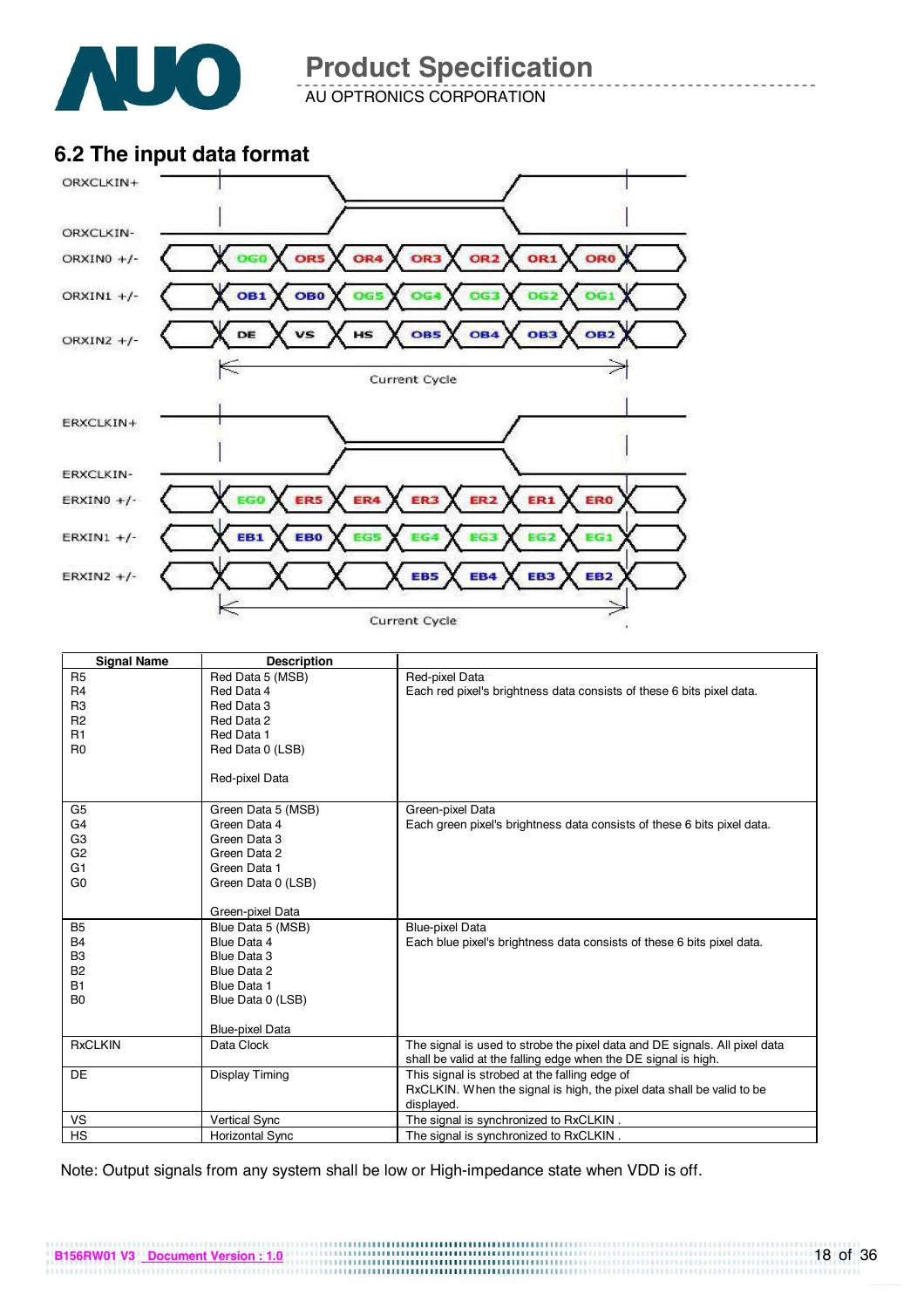

AU OPTRONICS CORPORATION

## **6.3 Integration Interface and Pin Assignment**

LVDS is a differential signal technology for LCD interface and high speed data transfer device.

| Pin            | <b>Signal</b> | <b>Description</b>                                   |
|----------------|---------------|------------------------------------------------------|
| 1              | DIAG_LOOP     | Diag pin for Dell testing.                           |
|                |               | Pin1&34 must be connected together on the PCBA board |
| $\overline{c}$ | <b>AVDD</b>   | PowerSupply, 3.3V(typical)                           |
| 3              | <b>AVDD</b>   | PowerSupply, 3.3V(typical)                           |
| 4              | <b>DVDD</b>   | DDC 3.3Vpower                                        |
| 5              | <b>NC</b>     | No Connection (Reserve)                              |
| 6              | <b>SCL</b>    | <b>DDCClock</b>                                      |
| $\overline{7}$ | <b>SDA</b>    | <b>DDCData</b>                                       |
| 8              | Odd_Rin0-     | -LVDSdifferential data input(R0-R5,G0)               |
| 9              | Odd_Rin0+     | +LVDSdifferential data input(R0-R5,G0)               |
| 10             | <b>GND</b>    | Ground                                               |
| 11             | Odd_Rin1-     | -LVDSdifferential data input(G1-G5,B0-B1)            |
| 12             | Odd_Rin1+     | +LVDSdifferential data input(G1-G5,B0-B1)            |
| 13             | <b>GND</b>    | Ground                                               |
| 14             | Odd_Rin2-     | -LVDSdifferential data input(B2-B5,HS,VS,DE)         |
| 15             | Odd_Rin2+     | +LVDSdifferential data input(B2-B5,HS,VS,DE)         |
| 16             | <b>GND</b>    | Ground                                               |
| 17             | Odd_ClkIN-    | -LVDSdifferential clock input                        |
| 18             | Odd_ClkIP+    | +LVDSdifferential clock input                        |
| 19             | <b>GND</b>    | Ground-Shield                                        |
| 20             | Even Rin0-    | -LVDSdifferential data input(R0-R5,G0)               |
| 21             | Even_Rin0+    | +LVDSdifferential data input(R0-R5,G0)               |
| 22             | <b>GND</b>    | Ground                                               |
| 23             | Even_Rin1-    | -LVDSdifferential data input(G1-G5,B0-B1)            |
| 24             | Even_Rin1+    | +LVDSdifferential data input(G1-G5,B0-B1)            |
| 25             | <b>GND</b>    | Ground                                               |
| 26             | Even_Rin2-    | -LVDSdifferential data input(B2-B5,HS,VS,DE)         |
| 27             | Even_Rin2+    | +LVDSdifferential data input(B2-B5,HS,VS,DE)         |
| 28             | <b>GND</b>    | Ground                                               |
| 29             | Even_ClkIN-   | -LVDSdifferential clock input                        |
| 30             | Even_ClkIP+   | +LVDSdifferential clock input                        |
| 31             | VLED_GND      | <b>LED Ground</b>                                    |
| 32             | VLED_GND      | <b>LED Ground</b>                                    |
| 33             | VLED_GND      | <b>LED Ground</b>                                    |
| 34             | DIAG_LOOP     | Diag pin for Dell testing.                           |

**B156RW01 V3 Document Version : 1.0** 19 of 36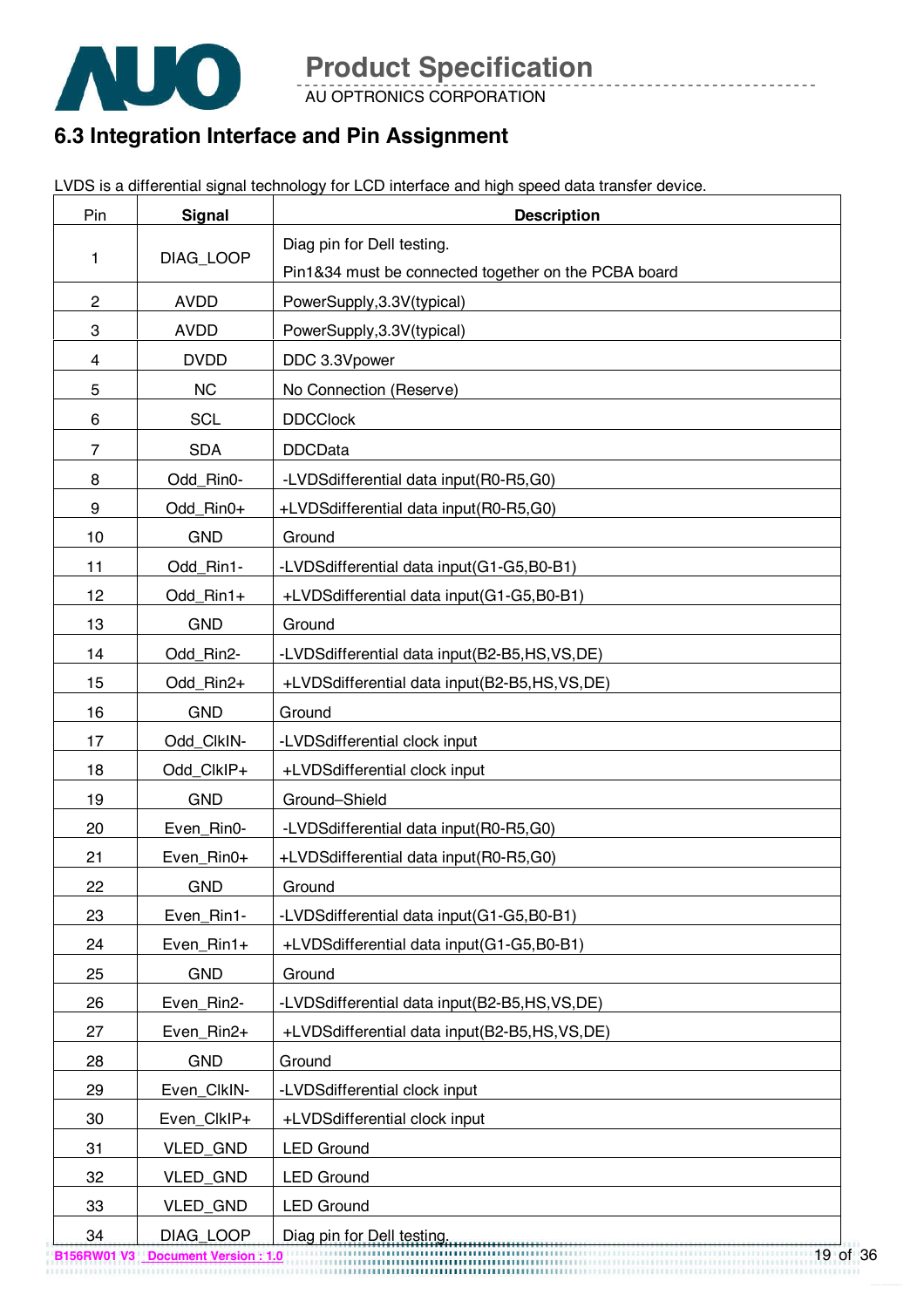

AU OPTRONICS CORPORATION

|    |         | Pin1&34 must be connected together on the PCBA board |
|----|---------|------------------------------------------------------|
| 35 | VPWM_EN | PWM logic input level                                |
| 36 | VLED_EN | LED enable input level                               |
| 37 | NC.     | No Connection (Reserve)                              |
| 38 | VLED    | <b>LED Power Supply</b>                              |
| 39 | VLED    | <b>LED Power Supply</b>                              |
| 40 | VLED    | <b>LED Power Supply</b>                              |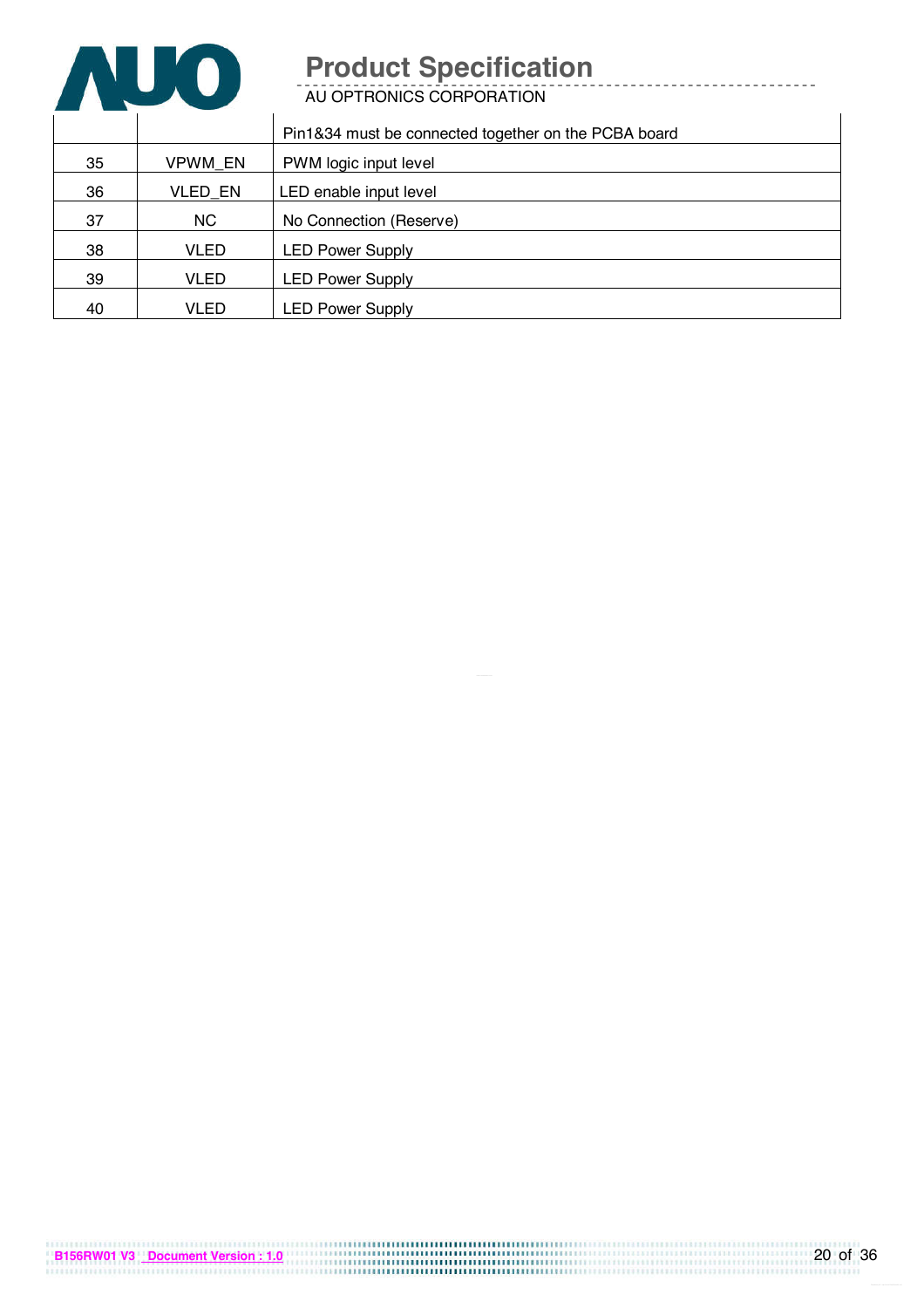

AU OPTRONICS CORPORATION



Note2: Input signals shall be low or High-impedance state when VDD is off.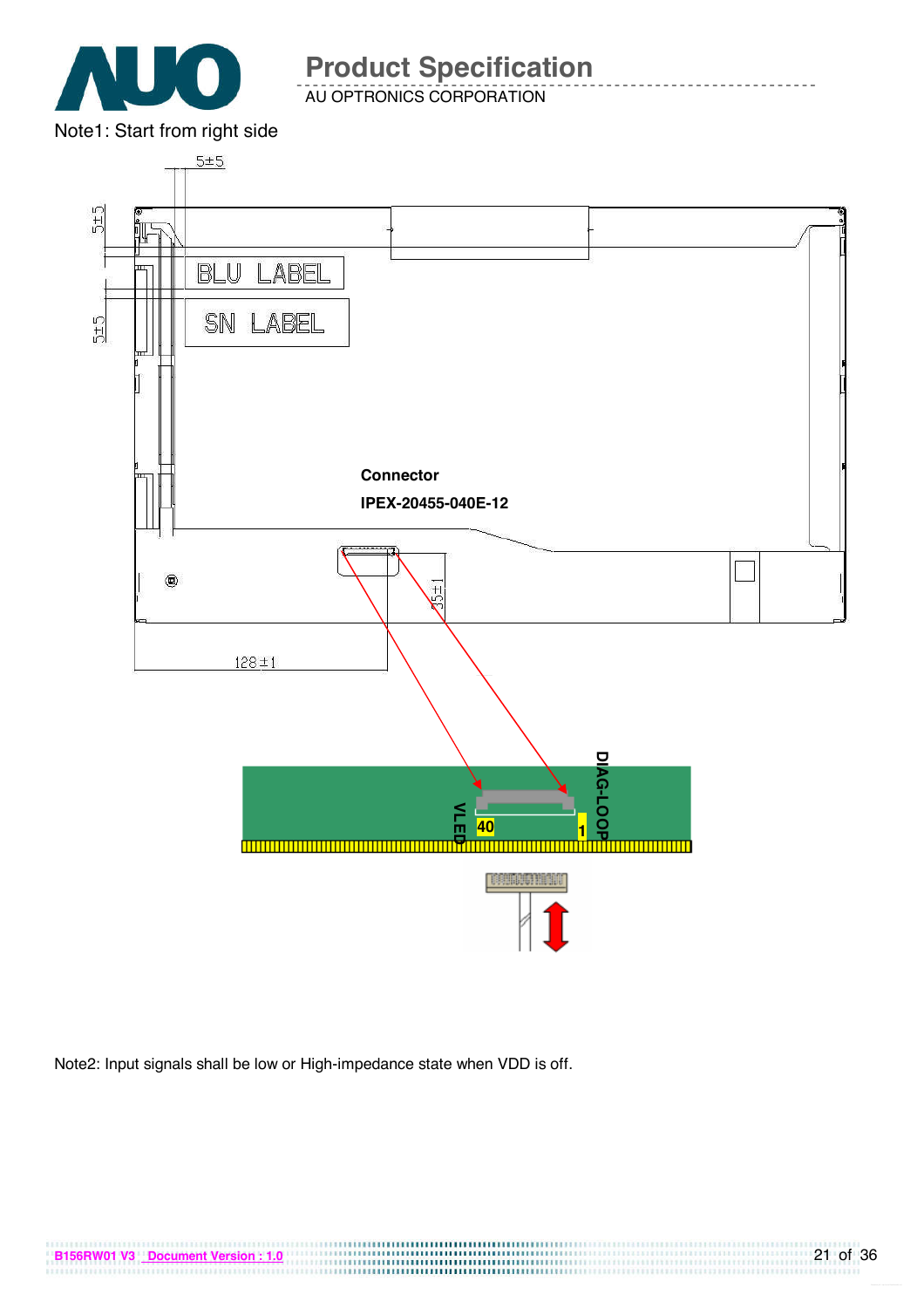

AU OPTRONICS CORPORATION **Product Specification** 

#### **6.4 Interface Timing**

#### **6.4.1 Timing Characteristics**

Basically, interface timings should match the 1600x900 /60Hz manufacturing guide line timing.

| <b>Parameter</b>                    |                 | Symbol                     | Min.           | Typ. | Max.  | Unit                        |
|-------------------------------------|-----------------|----------------------------|----------------|------|-------|-----------------------------|
| <b>Frame Rate</b>                   |                 | $\blacksquare$             | 50             | 60   |       | Hz                          |
| <b>Clock frequency</b>              |                 | $1/T_{\text{Clock}}$       | $\blacksquare$ | 59.4 | 72    | <b>MHz</b>                  |
| <b>Vertical</b><br><b>Section</b>   | <b>Period</b>   | ${\bf T}_{\sf V}$          | 908            | 916  | 2047- |                             |
|                                     | <b>Active</b>   | $T_{VD}$                   |                | 900  |       | $T_{Line}$                  |
|                                     | <b>Blanking</b> | $T_{VB}$                   | 8              | 16   | -     |                             |
| <b>Horizontal</b><br><b>Section</b> | <b>Period</b>   | $\mathsf{T}_\mathsf{H}$    | 830            | 1080 | 2047- |                             |
|                                     | <b>Active</b>   | $T_{HD}$                   |                | 800  |       | $\mathbf{T}_{\text{Clock}}$ |
|                                     | <b>Blanking</b> | $\mathsf{T}_{\mathsf{HB}}$ | 30             | 280  |       |                             |

Note : DE mode only

#### **6.4.2 Timing diagram**

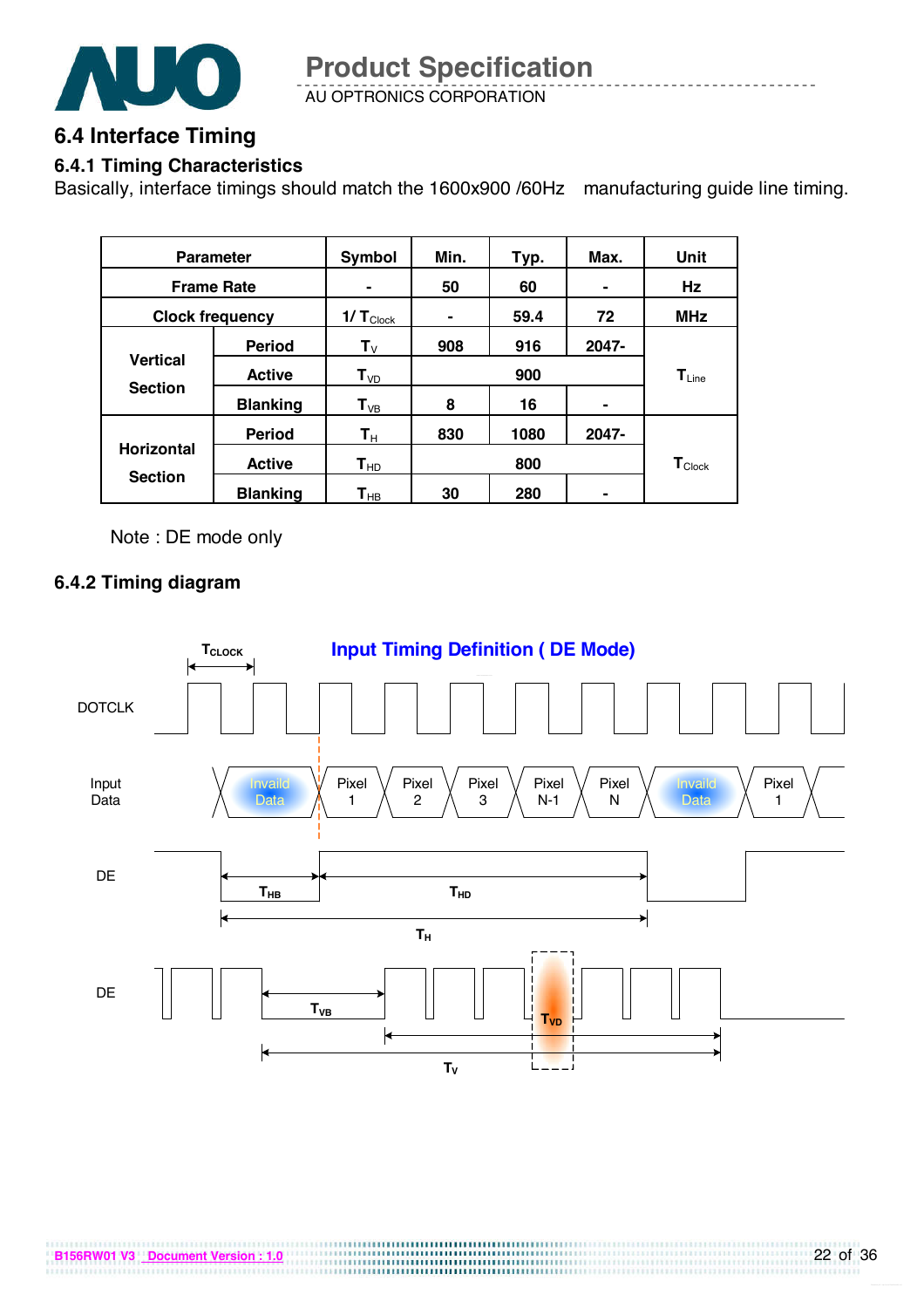

#### **6.5 Power ON/OFF Sequence**

Power on/off sequence is as follows. Interface signals and LED on/off sequence are also shown in the chart. Signals from any system shall be Hi-Z state or low level when VDD is off



|                  | <b>Power Sequence Timing</b> |              |                |              |  |
|------------------|------------------------------|--------------|----------------|--------------|--|
|                  |                              | <b>Value</b> |                |              |  |
| <b>Parameter</b> | Min.                         | Typ.         | Max.           | <b>Units</b> |  |
| T1               | 0.5                          |              | 10             |              |  |
| T <sub>2</sub>   | $\bf{0}$                     |              | 50             |              |  |
| T <sub>3</sub>   | 200                          |              |                |              |  |
| <b>T4</b>        | 0.5                          |              | 10             |              |  |
| T <sub>5</sub>   | 10                           |              | $\blacksquare$ |              |  |
| T <sub>6</sub>   | 10                           |              |                |              |  |
| T7               | 0                            |              |                | ms           |  |
| T <sub>8</sub>   | 10                           |              |                |              |  |
| T9               | 0                            |              | 10             |              |  |
| T <sub>10</sub>  | 200                          |              |                |              |  |
| <b>T11</b>       | 0.5                          |              | 50             |              |  |
| T <sub>12</sub>  | $\bf{0}$                     |              | 10             |              |  |
| T <sub>13</sub>  | 400                          |              |                |              |  |

Note:If T3,T5,T6 couldn't match above specifications, must request T3+T5+T6 > 200ms at least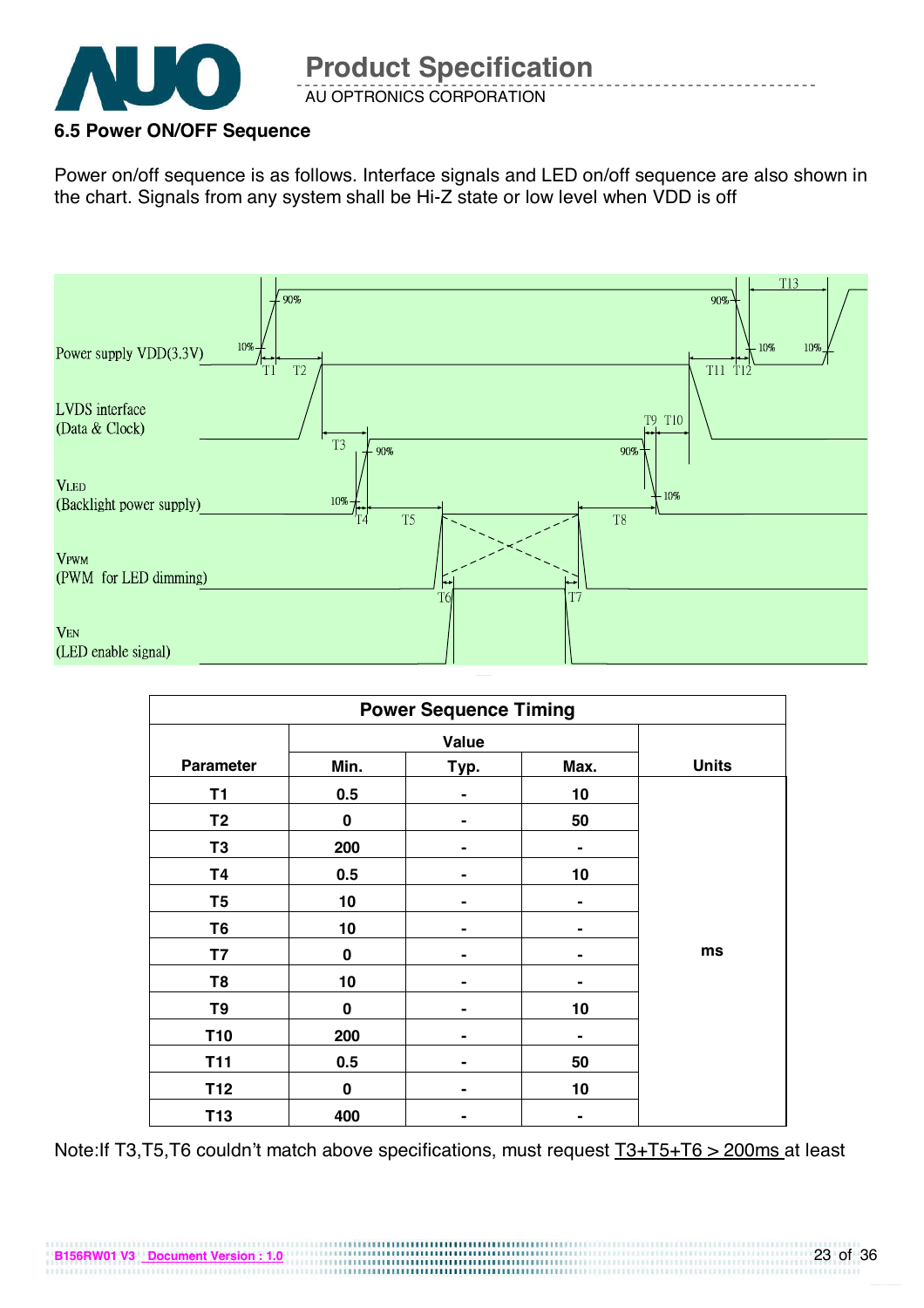

**B156RW01 V3 Document Version : 1.0** 24 of 36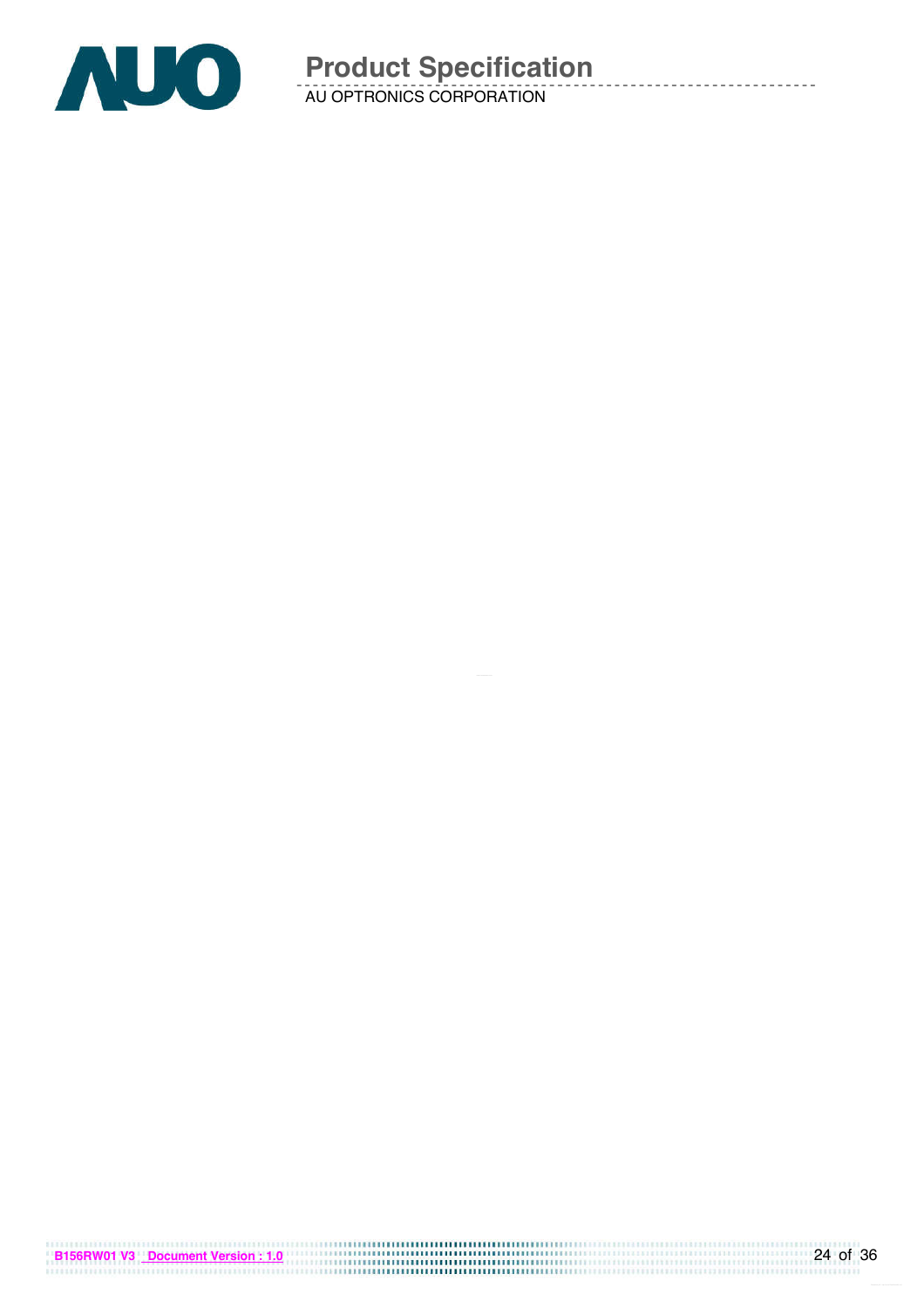

## **7. Connector Description**

Physical interface is described as for the connector on module.

These connectors are capable of accommodating the following signals and will be following components.

## **7.1 TFT LCD Module**

| <b>Connector Name / Designation</b> | <b>For Signal Connector</b>      |
|-------------------------------------|----------------------------------|
| Manufacturer                        | <b>IPEX</b> or compatible        |
| Type / Part Number                  | IPEX-20455-040E-12 or compatible |
| <b>Mating Housing/Part Number</b>   | IPEX-20453-040T-11 or compatible |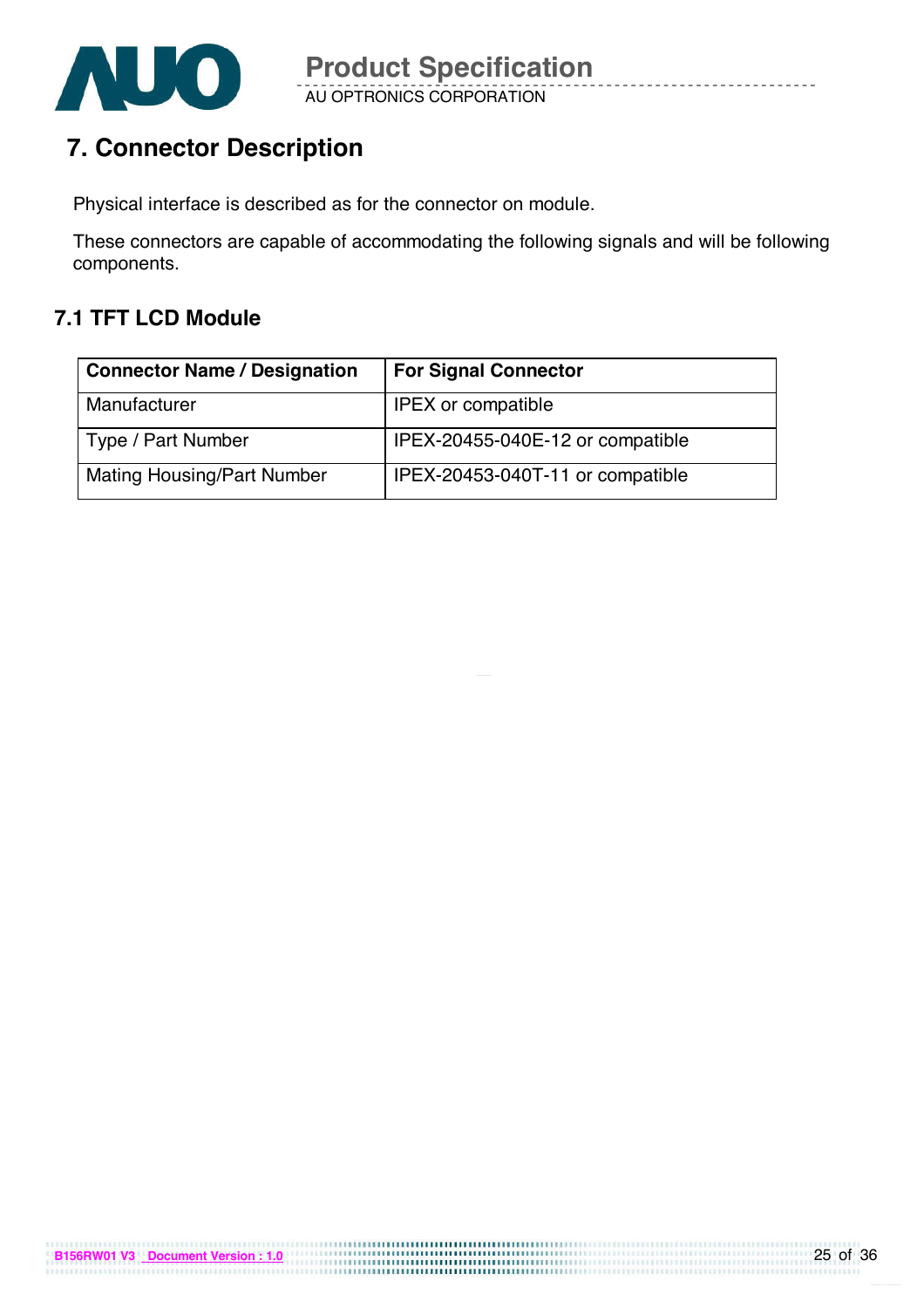

## **8. LED Driving Specification**

#### **8.1 Connector Description**

It is a intergrative interface and comibe into LVDS connector. The type and mating refer to section 7.

## **8.2 Pin Assignment**

Ref. to 6.3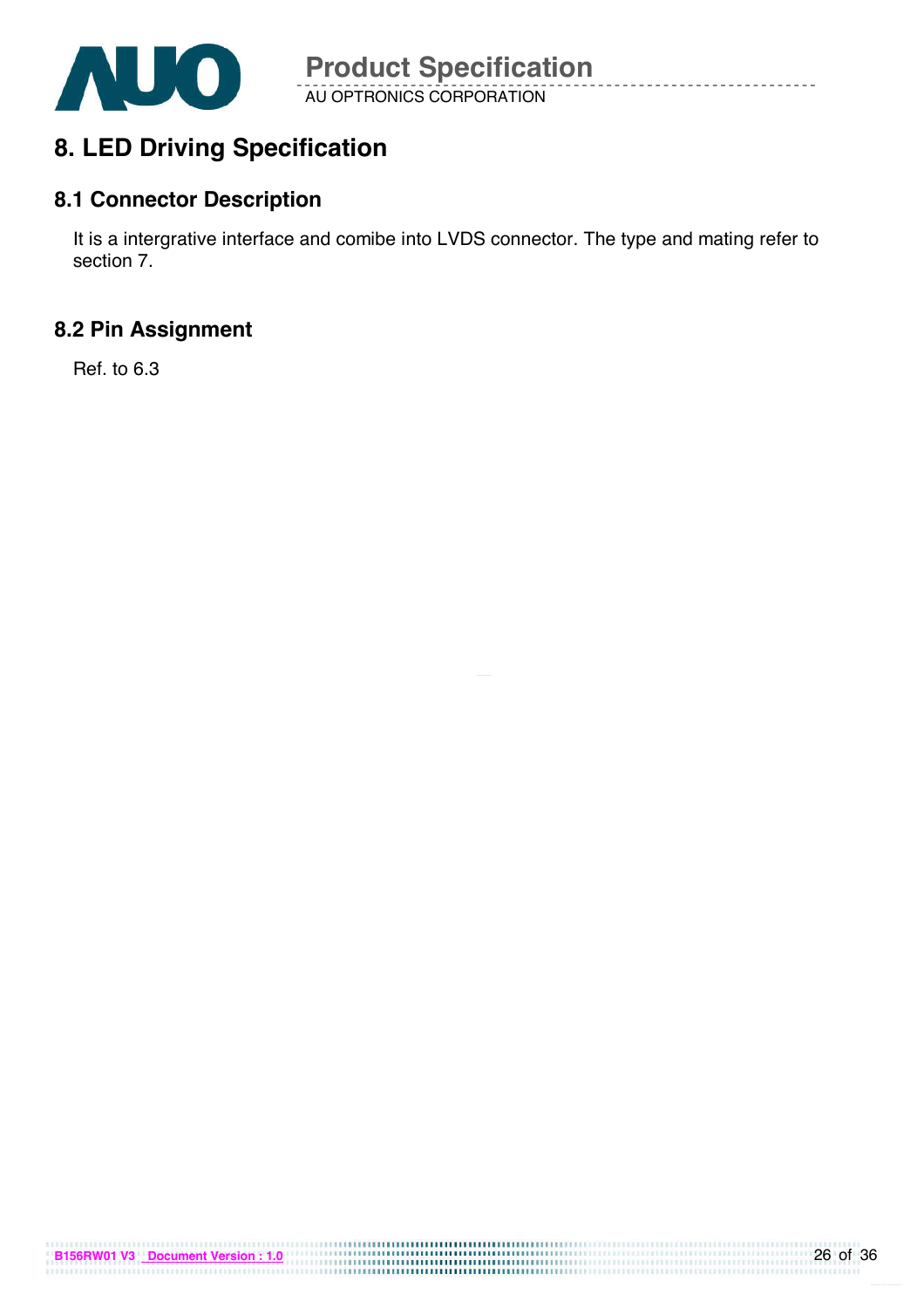

### **9. Vibration and Shock Test**

#### **9.1 Vibration Test**

**Test Spec:** 

- **•** Test method: Non-Operation
- **•** Acceleration: 1.5 G
- Frequency: 10 500Hz Random
- Sweep: 30 Minutes each Axis (X, Y, Z)

#### **9.2 Shock Test Spec:**

**Test Spec:** 

- **•** Test method: Non-Operation
- ! Acceleration: 220 G , Half sine wave
- Active time: 2 ms
- Pulse: X, Y, Z .one time for each side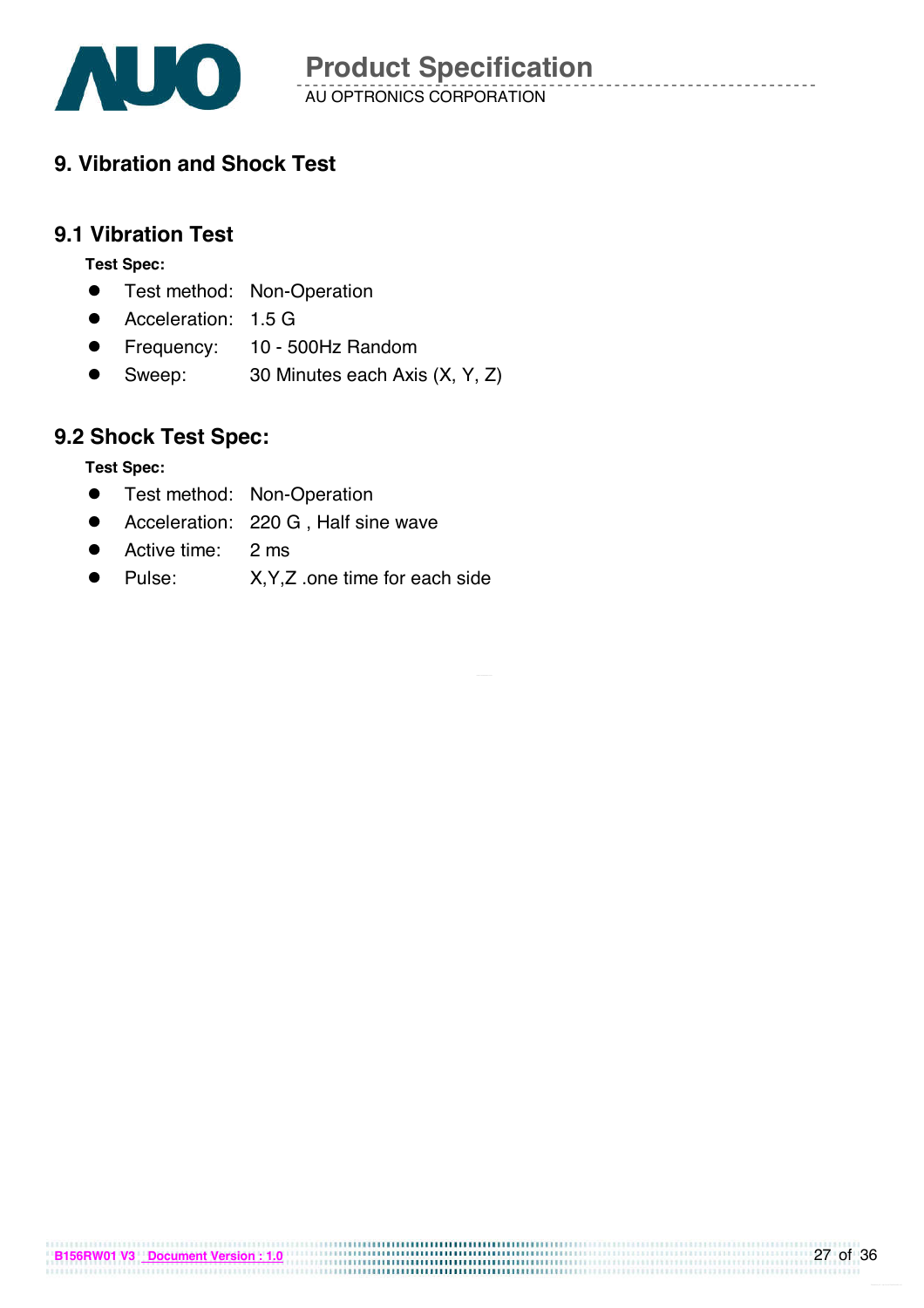

AU OPTRONICS CORPORATION **Product Specification** 

#### **10. Reliability**

| <b>Items</b>                                | <b>Required Condition</b>                       | <b>Note</b> |
|---------------------------------------------|-------------------------------------------------|-------------|
| <b>Temperature</b><br><b>Humidity Bias</b>  | Ta= 40°C, 90%RH, 300h                           |             |
| <b>High Temperature</b><br><b>Operation</b> | Ta= 50°C, Dry, 300h                             |             |
| <b>Low Temperature</b><br><b>Operation</b>  | Ta= 0°C, 300h                                   |             |
| <b>High Temperature</b><br><b>Storage</b>   | Ta= 60°C, 35%RH, 300h                           |             |
| <b>Low Temperature</b><br><b>Storage</b>    | Ta= -20°C, 50%RH, 250h                          |             |
| <b>Thermal Shock</b><br>Test                | Ta=-20°Cto 60°C, Duration at 30 min, 100 cycles |             |
| <b>ESD</b>                                  | Contact : ±8 KV                                 | Note 1      |
|                                             | lAir : ±15 KV                                   |             |

**Note1:** According to EN 61000-4-2 , ESD class B: Some performance degradation allowed. No data lost

. Self-recoverable. No hardware failures.

**Remark:** MTBF (Excluding the LED): 30,000 hours with a confidence level 90%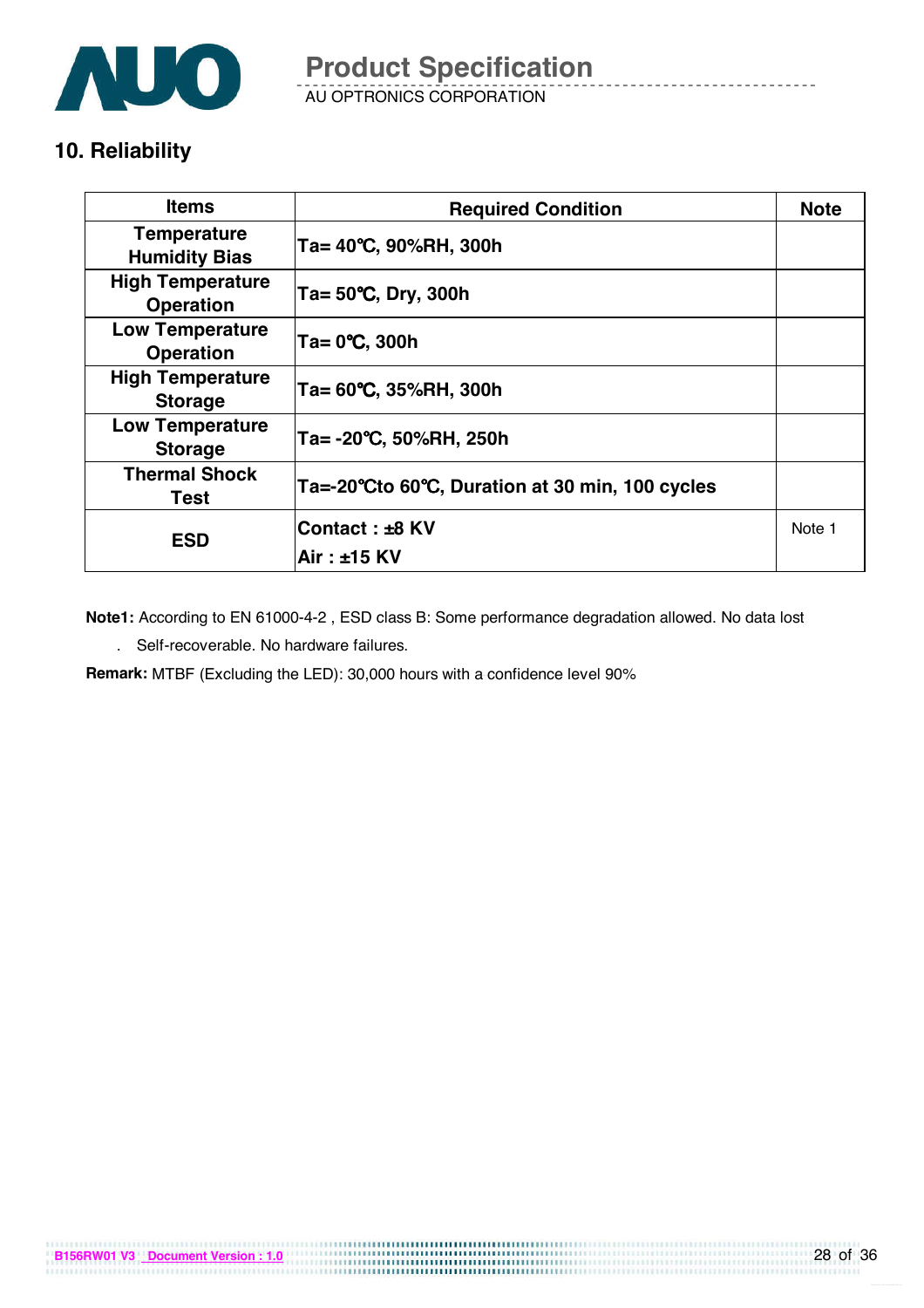

AU OPTRONICS CORPORATION

#### **11. Mechanical Characteristics**

#### **11.1 LCM Outline Dimension**

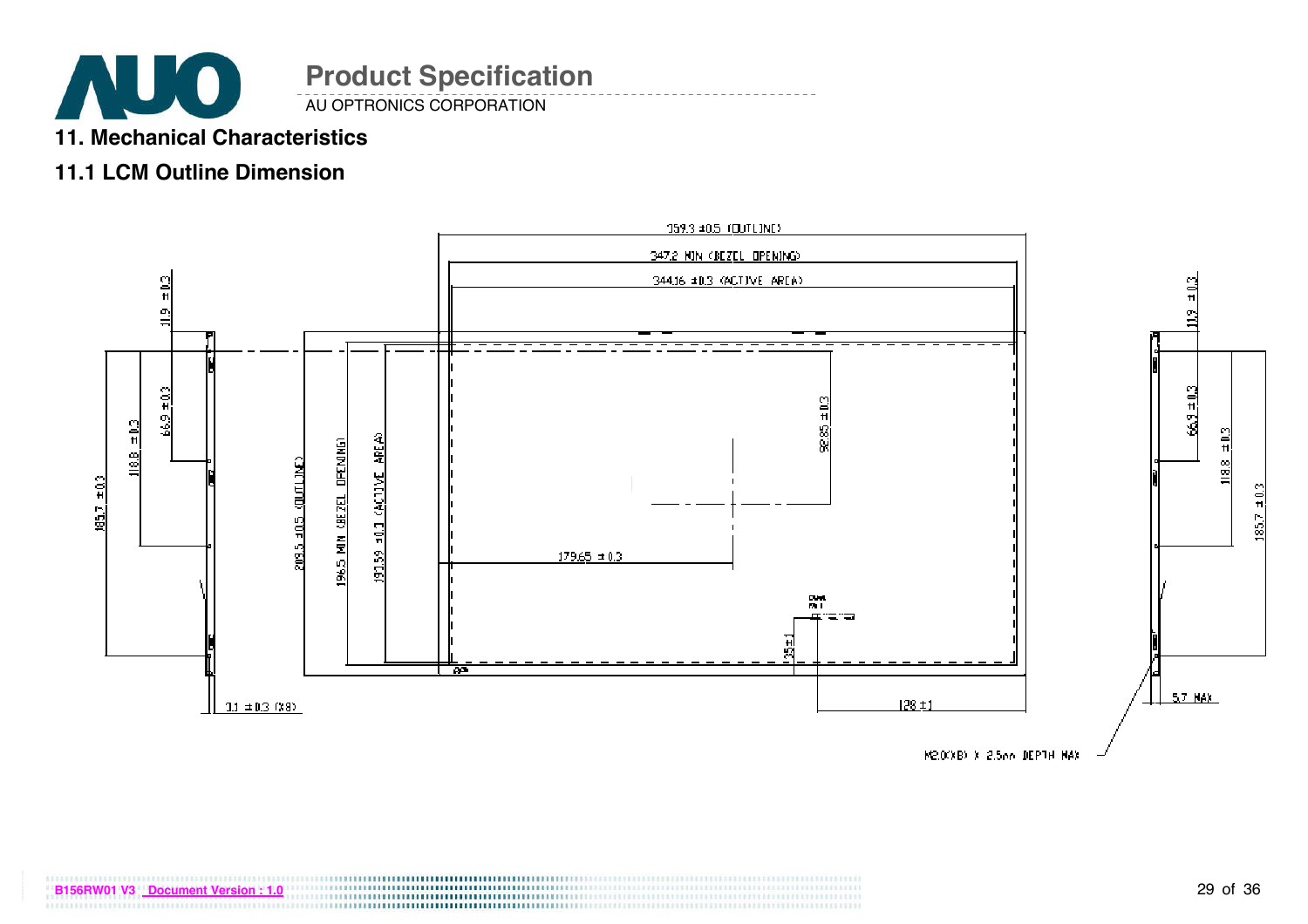

AU OPTRONICS CORPORATION



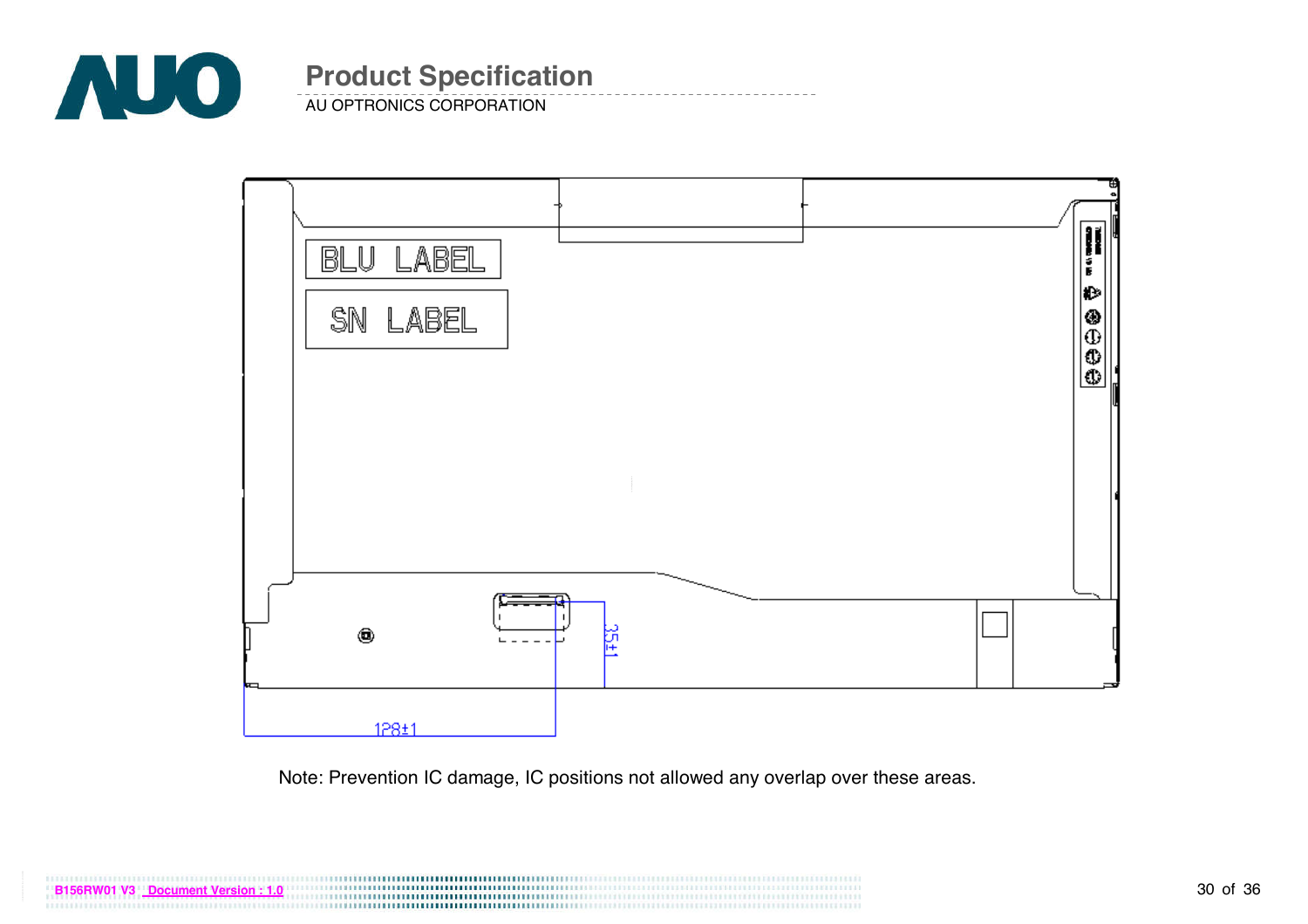

AU OPTRONICS CORPORATION

## **11.2 Screw Hole Depth and Center Position**

Maximum Screw penetration from side surface is 2.5 mm (See drawing)

Screw hole center location, from front surface =  $3.1 \pm 0.3$ mm (See drawing) Screw Torque: Maximum 2.5 kgf-cm

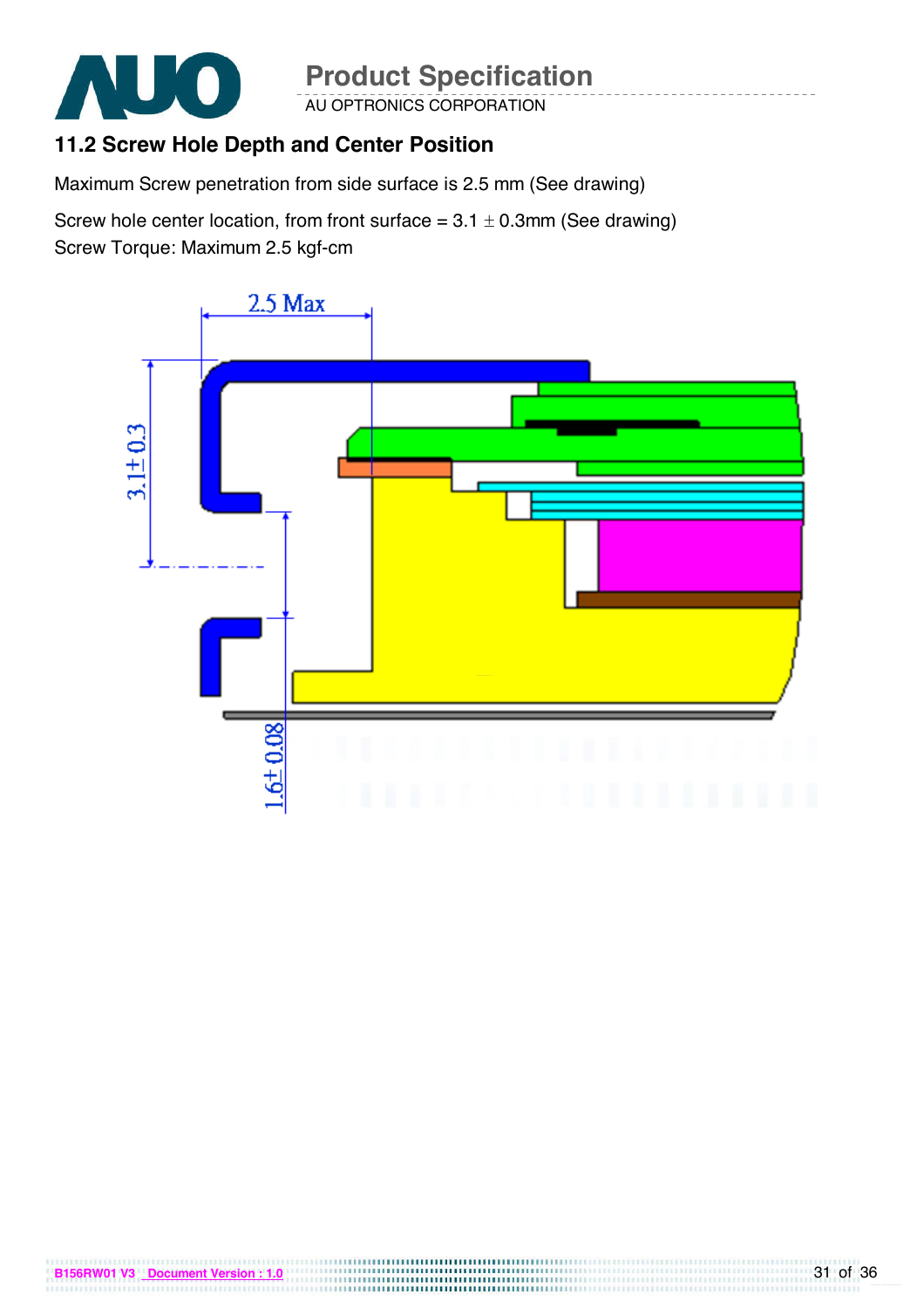

AU OPTRONICS CORPORATION

**12. Shipping and Package**

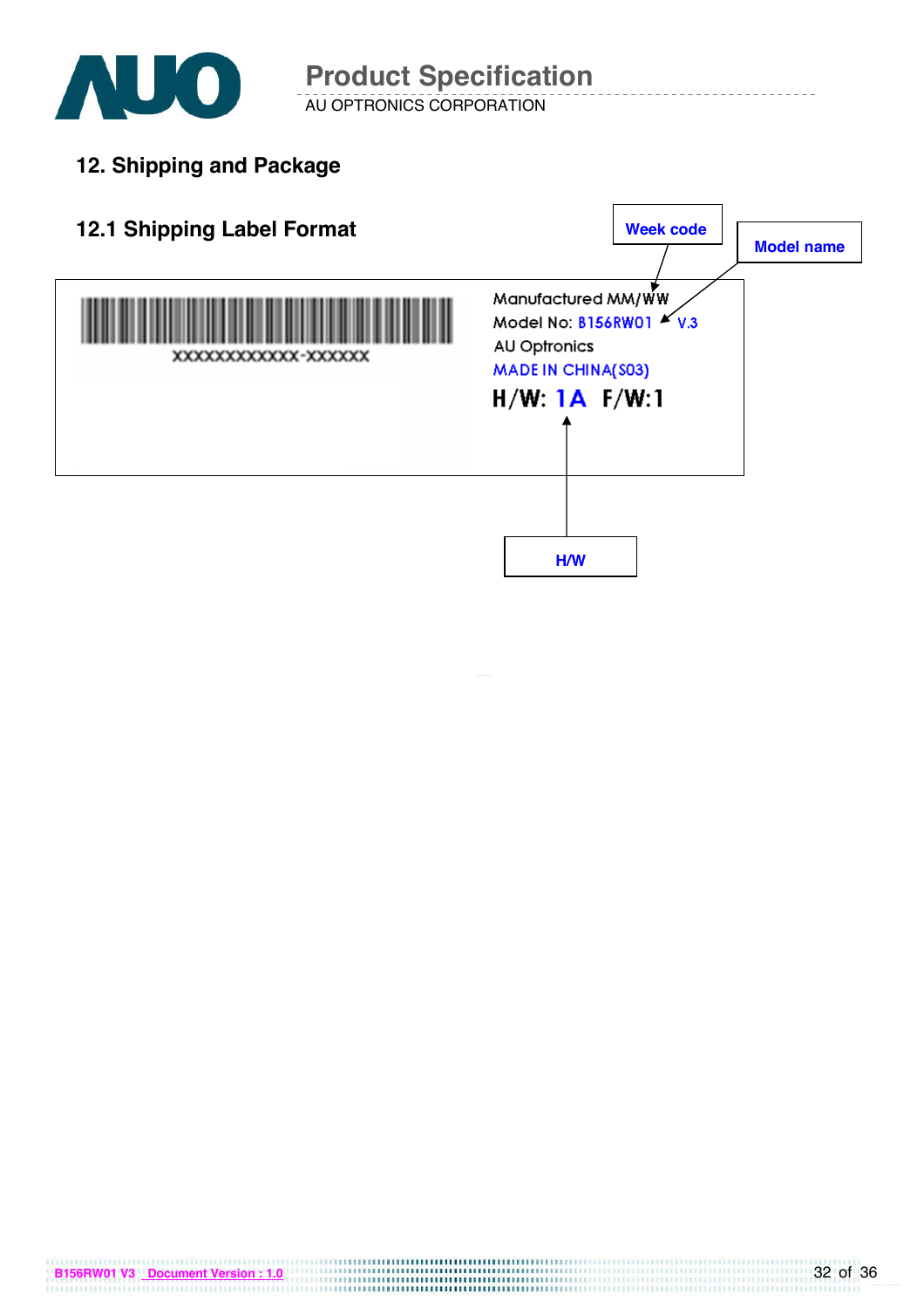

AU OPTRONICS CORPORATION **Product Specification** 

#### **12.2 Carton package**



### **12.3 Shipping package of palletizing sequence**



Note: Limit of box palletizing  $=$  Max 3 layers(ship and stock conditions)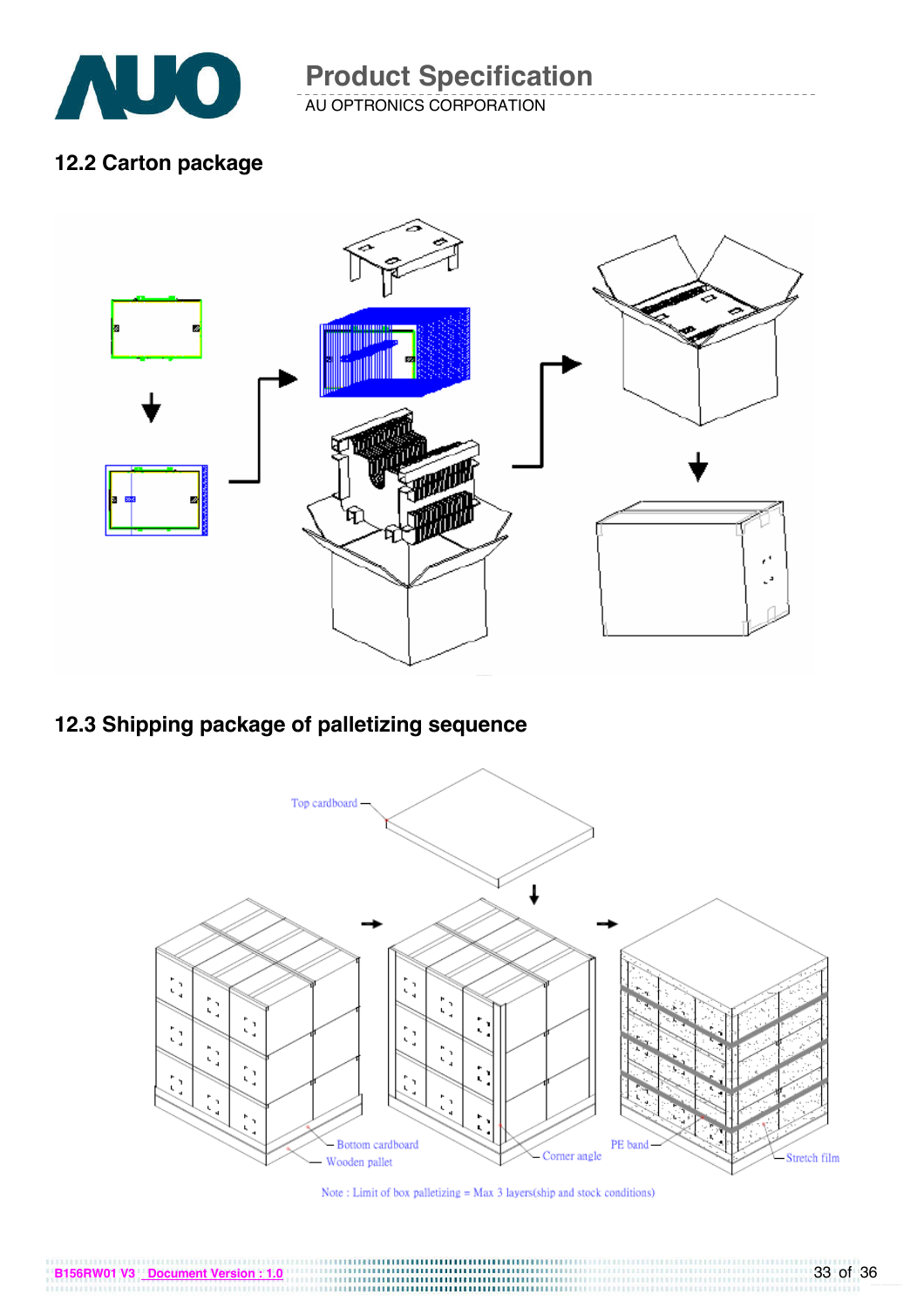

AU OPTRONICS CORPORATION

## **13. Appendix: EDID description**

| <b>Address</b> | <b>FUNCTION</b>                                       | Value          | Value      | Value            |
|----------------|-------------------------------------------------------|----------------|------------|------------------|
| <b>HEX</b>     |                                                       | <b>HEX</b>     | <b>BIN</b> | <b>DEC</b>       |
| 00             | Header                                                | 00             | 00000000   | 0                |
| 01             |                                                       | <b>FF</b>      | 11111111   | 255              |
| 02             |                                                       | FF.            | 11111111   | 255              |
| 03             |                                                       | <b>FF</b>      | 11111111   | 255              |
| 04             |                                                       | FF.            | 11111111   | 255              |
| 05             |                                                       | FF             | 11111111   | 255              |
| 06             |                                                       | <b>FF</b>      | 11111111   | 255              |
| 07             |                                                       | 00             | 00000000   | 0                |
| 08             | EISA Manuf. Code LSB                                  | 06             | 00000110   | $\,6\,$          |
| 09             | <b>Compressed ASCII</b>                               | AF             | 10101111   | 175              |
| 0A             | Product Code                                          | EE             | 11101110   | 238              |
| 0B             | hex, LSB first                                        | 13             | 00010011   | 19               |
| 0C             | 32-bit ser #                                          | 00             | 00000000   | 0                |
| 0D             |                                                       | 00             | 00000000   | 0                |
| 0E             |                                                       | 00             | 00000000   | 0                |
| 0F             |                                                       | 00             | 00000000   | $\pmb{0}$        |
| 10             | Week of manufacture                                   | 01             | 00000001   | 1                |
| 11             | Year of manufacture                                   | 12             | 00010010   | 18               |
| 12             | EDID Structure Ver.                                   | 01             | 00000001   | 1                |
| 13             | EDID revision #                                       | 03             | 00000011   | $\boldsymbol{3}$ |
| 14             | Video input def. (digital I/P, non-TMDS, CRGB)        | 80             | 10000000   | 128              |
| 15             | Max H image size<br>(rounded to cm)                   | 22             | 00100010   | 34               |
| 16             | Max V image size<br>(rounded to cm)                   | 13             | 00010011   | 19               |
| 17             | <b>Display Gamma</b><br>$( = (gamma * 100) - 100)$    | 78             | 01111000   | 120              |
| 18             | Feature support (no DPMS, Active OFF, RGB, tmg Blk#1) | 0A             | 00001010   | 10               |
| 19             | Red/green low bits (Lower 2:2:2:2 bits)               | B <sub>0</sub> | 10110000   | 176              |
| 1A             | Blue/white low bits (Lower 2:2:2:2 bits)              | 25             | 00100101   | 37               |
| 1B             | Red x<br>(Upper 8 bits)                               | 9F             | 10011111   | 159              |
| 1C             | Red y/ highER 8 bits                                  | 59             | 01011001   | 89               |
| 1D             | Green x                                               | 56             | 01010110   | 86               |
| 1E             | Green y                                               | 93             | 10010011   | 147              |
| 1F             | Blue x                                                | 26             | 00100110   | 38               |
| 20             | Blue y                                                | 0D             | 00001101   | 13               |
| 21             | White x                                               | 50             | 01010000   | 80               |
| 22             | White y                                               | 54             | 01010100   | 84               |
| 23             | Established timing 1                                  | 00             | 00000000   | $\pmb{0}$        |
| 24             | Established timing 2                                  | 00             | 00000000   | $\pmb{0}$        |
| 25             | Established timing 3                                  | 00             | 00000000   | 0                |
| 26             | Standard timing #1                                    | 01             | 00000001   | 1                |
| 27             |                                                       | 01             | 00000001   | 1                |
| 28             | Standard timing #2                                    | 01             | 00000001   | 1                |
| 29             |                                                       | 01             | 00000001   | 1                |

**B156RW01 V3** Document Version : 1.0 **34 of 36** 36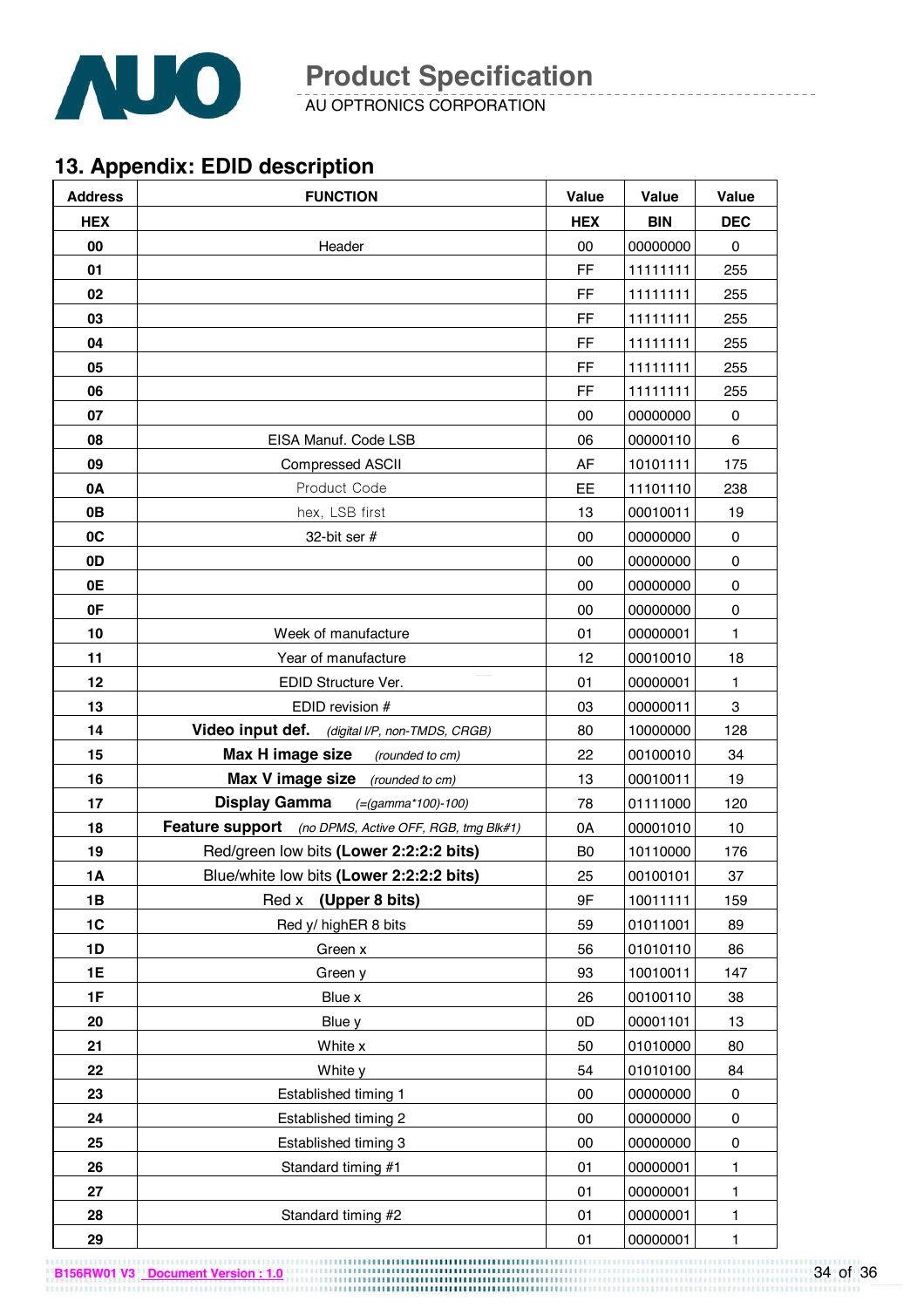

AU OPTRONICS CORPORATION

| 2A        | Standard timing #3                                   | 01             | 00000001 | 1            |
|-----------|------------------------------------------------------|----------------|----------|--------------|
| 2B        |                                                      | 01             | 00000001 | 1            |
| 2C        | Standard timing #4                                   | 01             | 00000001 | 1            |
| 2D        |                                                      | 01             | 00000001 | 1            |
| <b>2E</b> | Standard timing #5                                   | 01             | 00000001 | 1            |
| 2F        |                                                      | 01             | 00000001 | $\mathbf{1}$ |
| 30        | Standard timing #6                                   | 01             | 00000001 | 1            |
| 31        |                                                      | 01             | 00000001 | 1            |
| 32        | Standard timing #7                                   | 01             | 00000001 | 1            |
| 33        |                                                      | 01             | 00000001 | 1            |
| 34        | Standard timing #8                                   | 01             | 00000001 | 1            |
| 35        |                                                      | 01             | 00000001 | 1            |
| 36        | <b>LSB</b><br>Pixel Clock/10000                      | 2A             | 00101010 | 42           |
| 37        | Pixel Clock/10000<br><b>USB</b>                      | 2B             | 00101011 | 43           |
| 38        | Horz active Lower 8bits                              | 40             | 01000000 | 64           |
| 39        | Horz blanking Lower 8bits                            | A <sub>2</sub> | 10100010 | 162          |
| 3A        | HorzAct:HorzBlnk<br>Upper 4:4 bits                   | 61             | 01100001 | 97           |
| 3B        | <b>Lower 8bits</b><br><b>Vertical Active</b>         | 84             | 10000100 | 132          |
| 3C        | <b>Vertical Blanking</b><br><b>Lower 8bits</b>       | 0C             | 00001100 | 12           |
| 3D        | Vert Act: Vertical Blanking<br>(upper 4:4 bit)       | 30             | 00110000 | 48           |
| 3E        | HorzSync. Offset                                     | 40             | 01000000 | 64           |
| 3F        | HorzSync. Width                                      | 2A             | 00101010 | 42           |
| 40        | VertSync.Offset: VertSync.Width                      | 33             | 00110011 | 51           |
| 41        | Horz‖ Sync Offset/Width Upper 2bits                  | 00             | 00000000 | 0            |
| 42        | Horizontal Image Size Lower 8bits                    | 58             | 01011000 | 88           |
| 43        | Vertical Image Size Lower 8bits                      | C <sub>1</sub> | 11000001 | 193          |
| 44        | Horizontal & Vertical Image Size (upper 4:4 bits)    | 10             | 00010000 | 16           |
| 45        | Horizontal Border (zero for internal LCD)            | 00             | 00000000 | $\pmb{0}$    |
| 46        | <b>Vertical Border</b><br>(zero for internal LCD)    | 00             | 00000000 | $\pmb{0}$    |
| 47        | Signal (non-intr, norm, no stero, sep sync, neg pol) | 18             | 00011000 | 24           |
| 48        | Detailed timing/monitor                              | 00             | 00000000 | $\pmb{0}$    |
| 49        | descriptor #2                                        | 00             | 00000000 | 0            |
| 4A        |                                                      | 00             | 00000000 | $\pmb{0}$    |
| 4B        |                                                      | 0F             | 00001111 | 15           |
| 4C        |                                                      | 00             | 00000000 | $\pmb{0}$    |
| 4D        |                                                      | 00             | 00000000 | $\pmb{0}$    |
| 4E        |                                                      | 00             | 00000000 | 0            |
| 4F        |                                                      | 00             | 00000000 | $\pmb{0}$    |
| 50        |                                                      | 00             | 00000000 | 0            |
| 51        |                                                      | 00             | 00000000 | $\pmb{0}$    |
| 52        |                                                      | 00             | 00000000 | 0            |
| 53        |                                                      | 00             | 00000000 | 0            |
| 54        |                                                      | 00             | 00000000 | $\pmb{0}$    |
| 55        |                                                      | 00             | 00000000 | 0            |
| 56        |                                                      | 00             | 00000000 | $\pmb{0}$    |
| 57        |                                                      | 00             | 00000000 | $\pmb{0}$    |
| 58        |                                                      | $00\,$         | 00000000 | $\mathbf 0$  |

**B156RW01 V3 Document Version : 1.0** 35 of 36